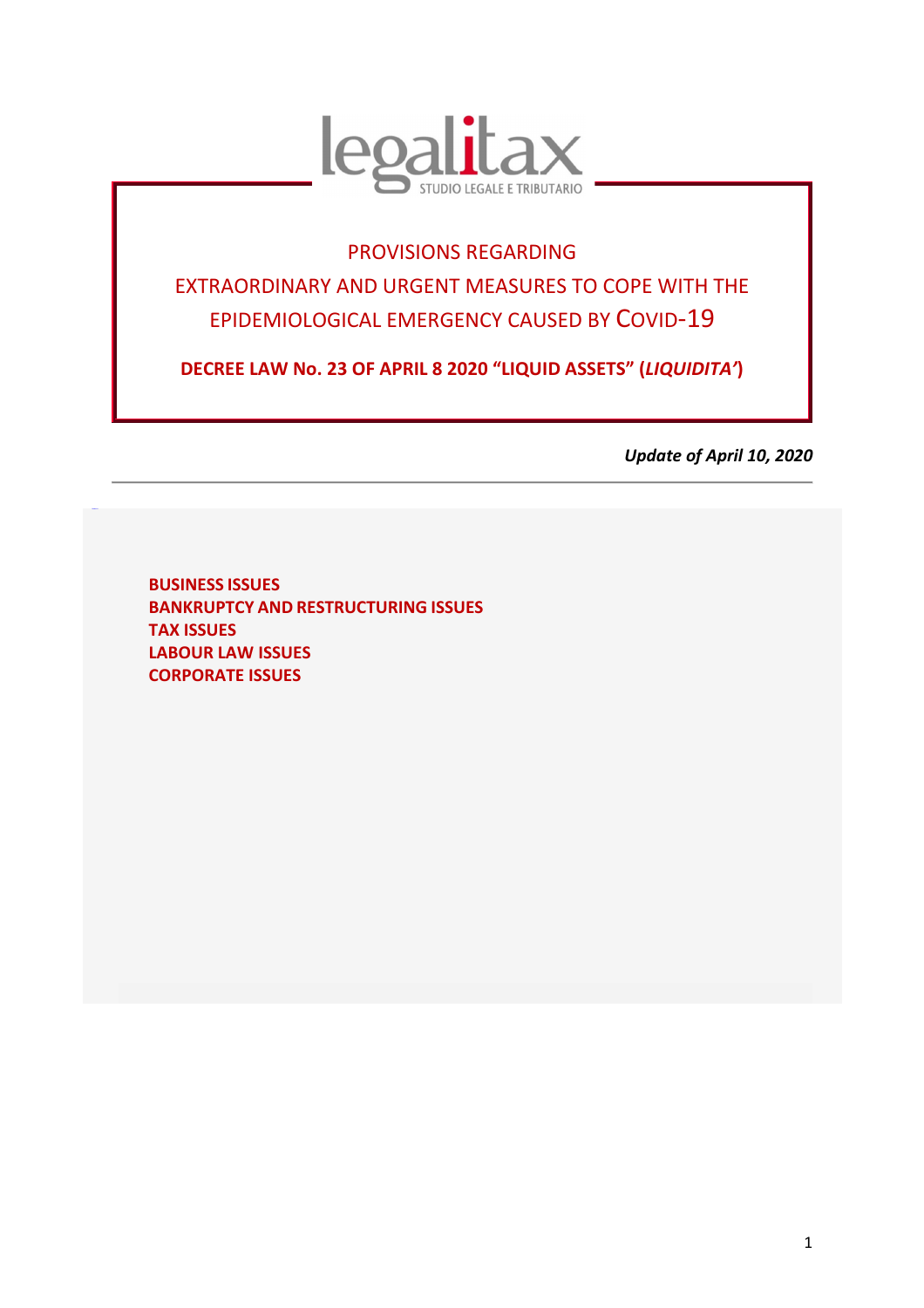#### **Suspension of debt securities deadlines (Article 11)**

Article 11 of Liquid Assets (*Liquidità*) Decree headed "*Suspension of debt securities deadlines"*  provides very interesting provisions, which in relation to promissory notes, bills of exchange and other credit instruments issued before 9 April 2020 and any other enforceable deed at such date, lays down the suspension from 9 March to 30 April 2020 of the deadlines falling within or starting from such period, pointing out that the suspension is applicable in favour of debtors and obligors even by way of recourse or of guarantee, without prejudice to their power to waive it expressly.

This measure, therefore, extends to the full national territory a provision that, with a partially different formulation, Article 10, paragraph 5, of Decree Law No. 9 of 2 March 2020, limited to the only resident persons having operating offices or carryng out their own working or production activity within the municipalities indicated in Annex 1 of the Prime Ministerial Decree of 1<sup>st</sup> March 2020 (providing the suspension from 22 February to 31 March 2020 of the deadlines, falling within or starting from the same period, related to promissory notes, to bills of exchange and to any other debt securities or enforceable deed).

With particular reference to (bank and postal) **cheques**, paragraph 2 of Article 11 of the Decree points out, then, that the same are payable in the day of submission even in the above-mentioned period of suspension (existing the coverage on the drawer's account), applying the suspension with reference to (i) the deadlines for the submission at the payment, (ii) the deadlines for the issue of the protest or of the equivalent notifications, (iii) the deadlines for the late payment within 60 days from the submission (referred to in Article 8, paragraph 1, of the Law No. 386 of 1990) and (iv) to the deadlines related to the prefectorial penalties connected to the omitted payment because of lack of authorisation or coverage, referred to in Article 9, paragraph 2, letters a) and b), of Law No. 386/1990 (in relation to the registration in the files of bank and postal cheques and of irregular payment cards, the so called "C.A.I. - Interbank database on cheques and payment cards") and pursuant to Article 9-bis, paragraph 2, of Law No. 386 of 1990 (in relation to the notice of withdrawal of authorization to issue cheques).

With this regard, the Decree Report highlights that the notice of withdrawal concerning the cheques without coverage in the suspension period, will not be sent, and that, if the notice of withdrawal has been already sent, the deadline of 60 days for the execution of the late payment, will result suspended. In the Decree Report it should also be noted that all necessary elements to determine the possibility or not to carry on with the payment of the credit instrument (as, for example, the availability of funds and the lack of authorization), as well as, those to be considered for further actions (for example for protesting or not), will be assessed at the end of the suspension period.

Finally, the third and last paragraph of the Article under examination provides that (i) the protests (or equivalent notificatiosns) issued from March 9 to April 9, 2020 are not sent from public officers to the Chambers of Commerce and that the same protests, if already published, are cancelled *ex officio* and (ii) that with reference to the same period, the notifications to the Prefect, as a result of the omitted payment (pursuant to Article 8-bis, paragraphs 1 and 2, of Law No. 386 of 1990) are suspended. The rules indicated in Article 11 of the Decree, therefore sees to aim at:

- the protection of the rights of the recipients, to the extent that the same keep the possibility to submit the cheque at the payment, but, by virtue of the suspension of the related deadline, have also the power to postpone the related cash without falling into the risk of withdrawal of the payment order by the drawer;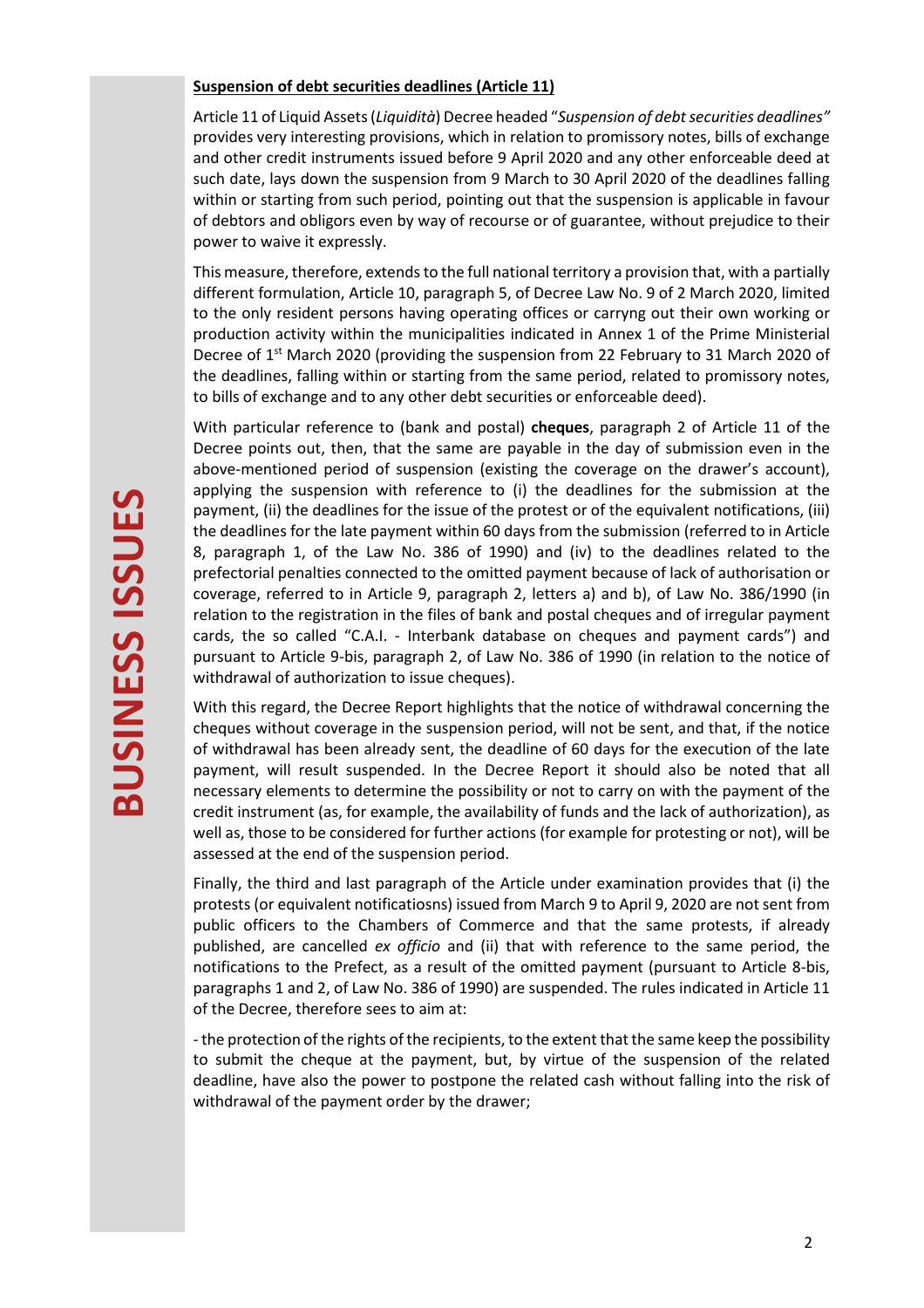- the protection of the debtors' position, in favour of which the above-mentioned moratoriums have been laid down, reducing also, with particular reference to cheques, the consequences of the omitted payment for absence of coverage or authorization (for example temporary inapplicability of the protest and of the penalty rules).

Furthermore, the broad wording of first paragraph of Article 11, makes it possible to consider that also the periods of limitation for the direct enforcement actions by the holders of cheques and bills of exchanges (steps to enforce and collect payment and to protest the bill) towards the respective obligors, result indirectly suspended.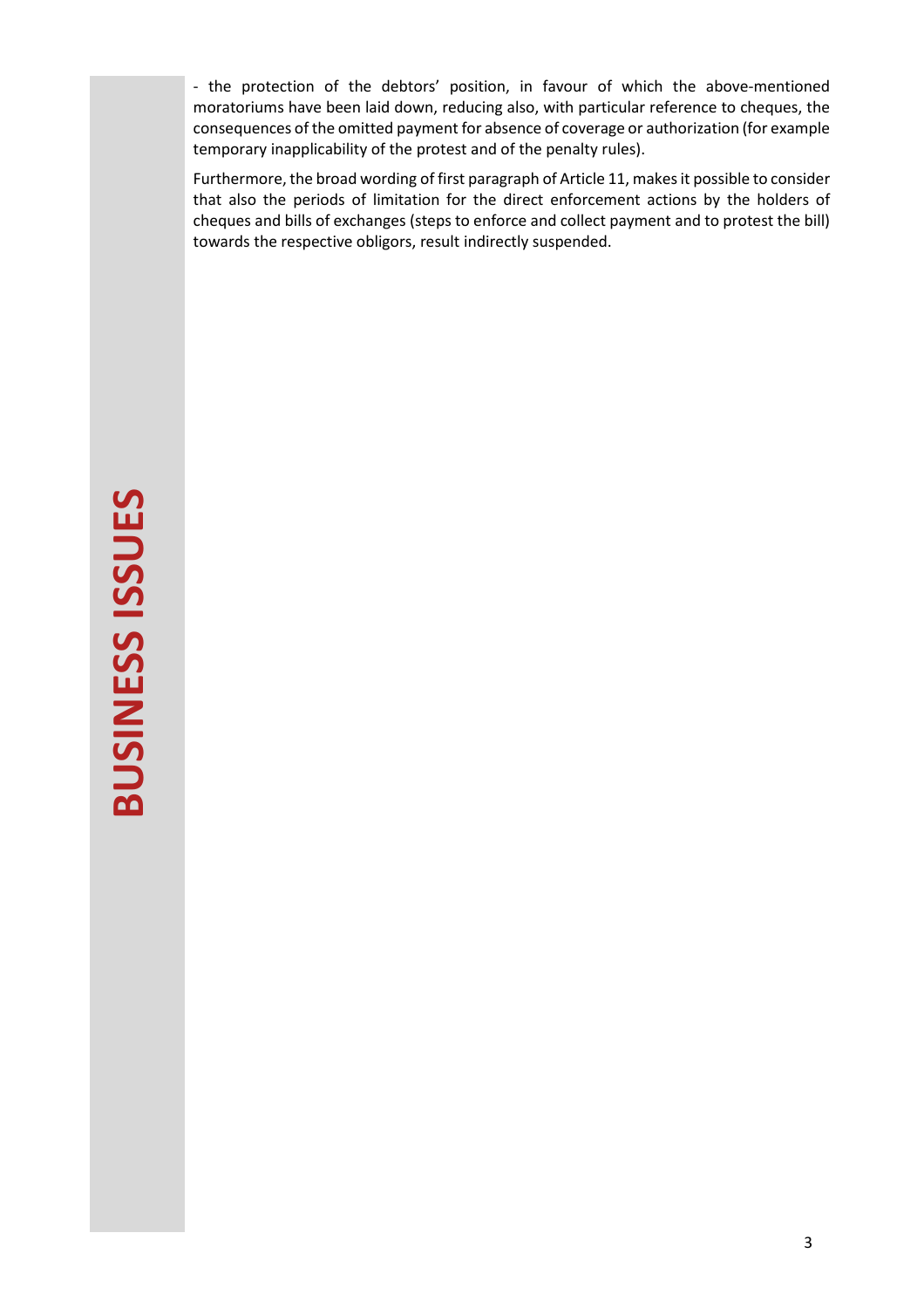# **Postponement of the entry into force of the Italian business crisis and insolvency code (Article 5)**

The Liquid Assets (*Liquidità*) Decree at Article 5, postpones the entry into force of the Italian Business Crisis and insolvency Code until  $1<sup>st</sup>$  September 2021, in place of the previously envisaged deadline on August 15, 2020.

Such deferment is explained in the explanatory report to the and of avoiding that the most outstanding changes contained in the reform and conceived for the occurred anticipated emergency of the crisis, but in a stable economic context, eventually cause – in the current and future economic situation of World crisis – the so called adverse effects, given that these would not have any ability to select and would end for capturing a generalised crisis/insolvency situation. At the same time, it should be noted that an only partial entry into force of the new legal framework would not have rationale, given that the reform was conceived as a whole, through several instruments, in the research of measures allowing to protect, as much as possible, the survival of companies. Finally, it can be noted that the operators would face the current economic crisis with an entirely new and previously unknown instrument, that, therefore, probably would arise further enforcement problems.

Indeed, some pointed out that the part of the reform concerning the regulation of groups of companies (Articles 284-292) would have been applied immediately with some adjustments. Evidently such remark has been disregarded, at least at present, but it is excluded that it may be accepted in the future, as the current legislation does not envisage any regulation of the crisis for business groups.

For the sake of completeness, it should be noted that Article 5 of the Liquid Assets (*Liquidità*) Decree does not affect the provisions referred to in second paragraph of Article 389 of the Italian business Crisis and Insolvency Code, already in force on March 16, 2019, such as that which lays down the duty of setting up an organizational, administrative and accounting structure, suitable for the company's nature and size.

# **Provisions on agreement among creditors and on restructuring agreements (Article 9)**

Furthermore, Article 9 of the Liquid Assets (*Liquidità*) Decree sets forth a postponement of six months of the fulfilling terms provided for in the procedures of agreement among creditors and in the restructuring agreements pursuant to Article 182-bis of the Italian Bankruptcy Law, already approved and which terms expire between February 23, 2020 and December  $31<sup>st</sup>$ , 2021. On the contrary, as regards proceedings pending as of February 23, 2020, the debtor has the chance to submit an application to the Court in order to obtain a 90 days term to submit a new concordatory plan and proposal or a new restructuring agreement pursuant to Article 182 bis of the Italian Bankruptcy Law. The only foreclosure is that the related proceedings that are still pending have not been already put to the vote and have not reached the majorities required by law, as in such case, it is envisaged that the Court declares such application as inadmissible.

Finally, if the debtor aims only at changing the fulfilling terms, postponing them of no more than six months compared to those originally provided for, the rule provides that the debtor may only submit a brief filing the documentation proving the necessity of the change of the terms. The Court, after having checked the prerequisites, carries on with the approval, acknowledging the new deadlines.

Another provision concerns the hypothesis in which the debtor gained admission to the so called agreement with creditors with the right to file the concordatory proposal and plan pursuant to Article 161, paragraph VI of the Italian Bankruptcy Law, and has already availed himself of an extension of the deadline granted by the Court (or pursuant to Article 161, paragraph VI of the Italian Bankruptcy Law or pursuant to Article 161, paragraph X of the Italian Bankruptcy Law). In such case, the chance to apply for a second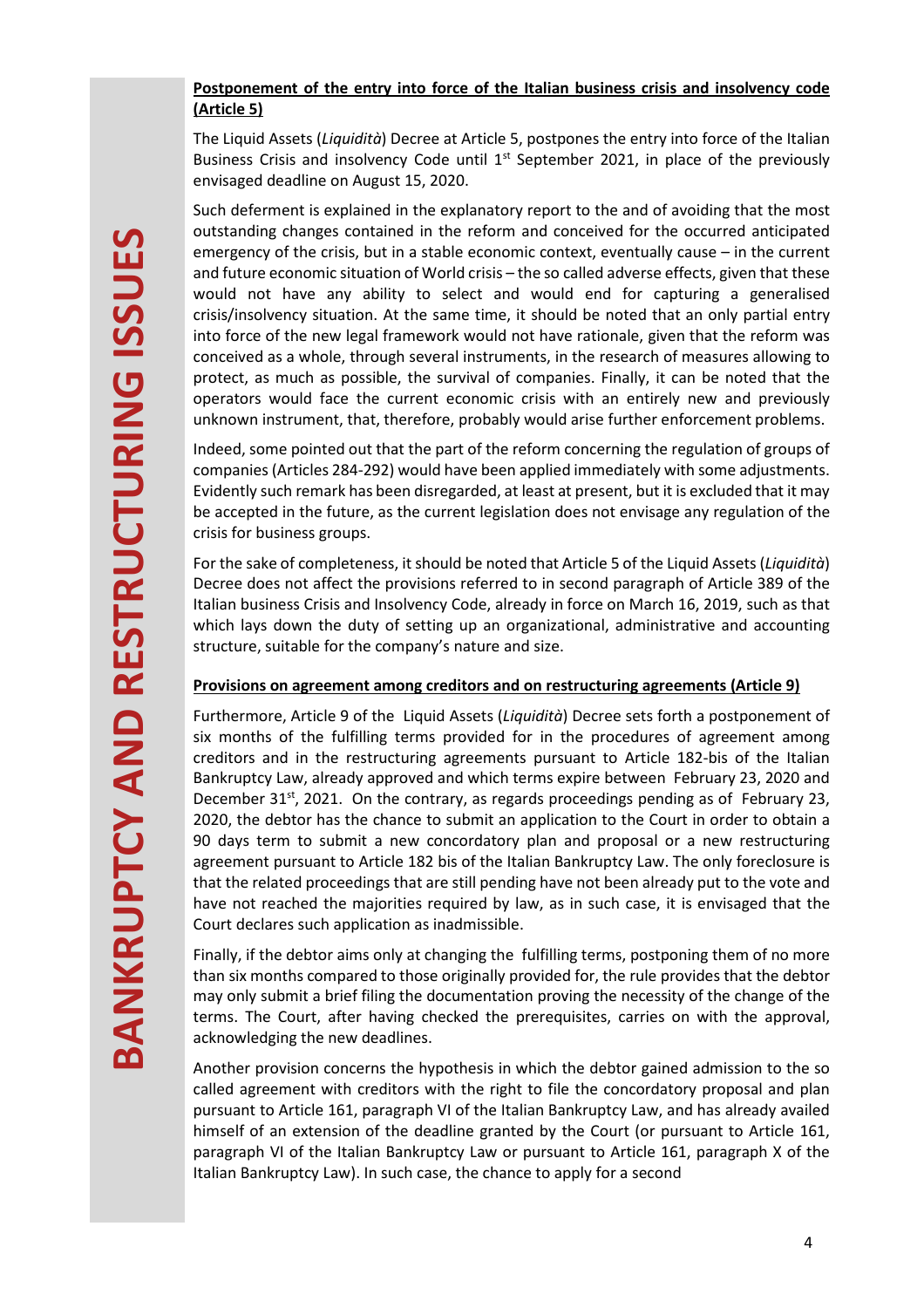extension of the deadline up to ninety days, even where a bankruptcy petition is pending, is granted. This aims at overcoming the current emergency situation, given that the case-law considers that such a deadline is not extendable any longer. The request must be made highlighting the elements making the granting necessary, with specific reference to the occurred events as a result of the epidemiological emergency Covid-19.

The Court, if evaluate these elements as founded, grants such second extension and, also during such period, the obligations of periodic information stated by the Court, chargeable to the debtor, remain unchanged. Same chance is given also to the party that, in the field of negotiations prior to the execution of a restructuring agreement, pursuant to Article 182 bis of the Italian Bankruptcy Law, benefited from the grant of a deadline of 60 days pursuant to Article 182 bis paragraph VII of the Italian Bankruptcy Law. In this case the Court, in addition to checking the existence of the aforementioned elements appeared as a result of the emergency, must also verify that the prerequisites to reach a debt restructuring agreement, pursuant to Article 182 bis of the Italian Bankruptcy Law, are applied.

## **Temporary provisions on appeals and application for the declaration of bankruptcy and of the state of insolvency (Article 10)**

Finally, Article 10 of the Liquid Assets (*Liquidità*) Decree, contains, first of all, an exceptional provision that sanctions the inapplicability of all bankruptcy petitions filed between March 9, 2020 and June 30, 2020. The only exception regards the bankruptcy petitions filed by the Public Prosecutor in which he requests to take precautionary measures within the bankruptcy proceedings. In the accompanying report such choice is motivated by the need to protect the entepreneurs in the current sudden crisis caused by the epidemiological emergency, from the need to face the increasing preassure of bankruptcy petitions by third parties and/or the need to apply the procedure by their own, in a moment in history in which the winding-up would not bring any benefit to creditors given that the winding-up would be implemented in a strongly disrupted market. Equally, the purpose is not to overload the court services which already experience operational difficulties. We also point out that the provision is extended to all applications because if the preclusion of claim would have been subordinated to the verification that the crisis was determined by the epidemiological emergency Covid-19, the Court would have been encumbered by a further verification with the same consequences of additional workload for the Courts.

Finally, in order to mitigate the adverse effects that such suspension of bankruptcies may cause on future bankruptcy proceedings, the essential suspension of the time-limit pursuant to Article 69 bis of the Italian Bankruptcy Law for the promotion of claw back actions during such period 9.3.2020-30.6.2020 shall apply. A similar suspension is provided for also for Article 10 of the Italian Bankruptcy Law. The wording of the rule appears not so comprehensive, with reference to such second Article, as the same sets forth that the entrepreneur who ceased his own business, may be declared insolvent within and no later than the year from the cancellation from the Company's Register. As a matter of fact, from a first reading of the law, it appears that its application, even with reference to Article 10 of the Italian Bankruptcy Law, is subject to the opening of the bankruptcy proceedings, whilst for the same, a reference to the proceedings for the declaration of bankruptcy, would be deemed as appropriate, since such law is applied under such cases.

Therefore, we cannot exclude that also such provision may be changed when converted.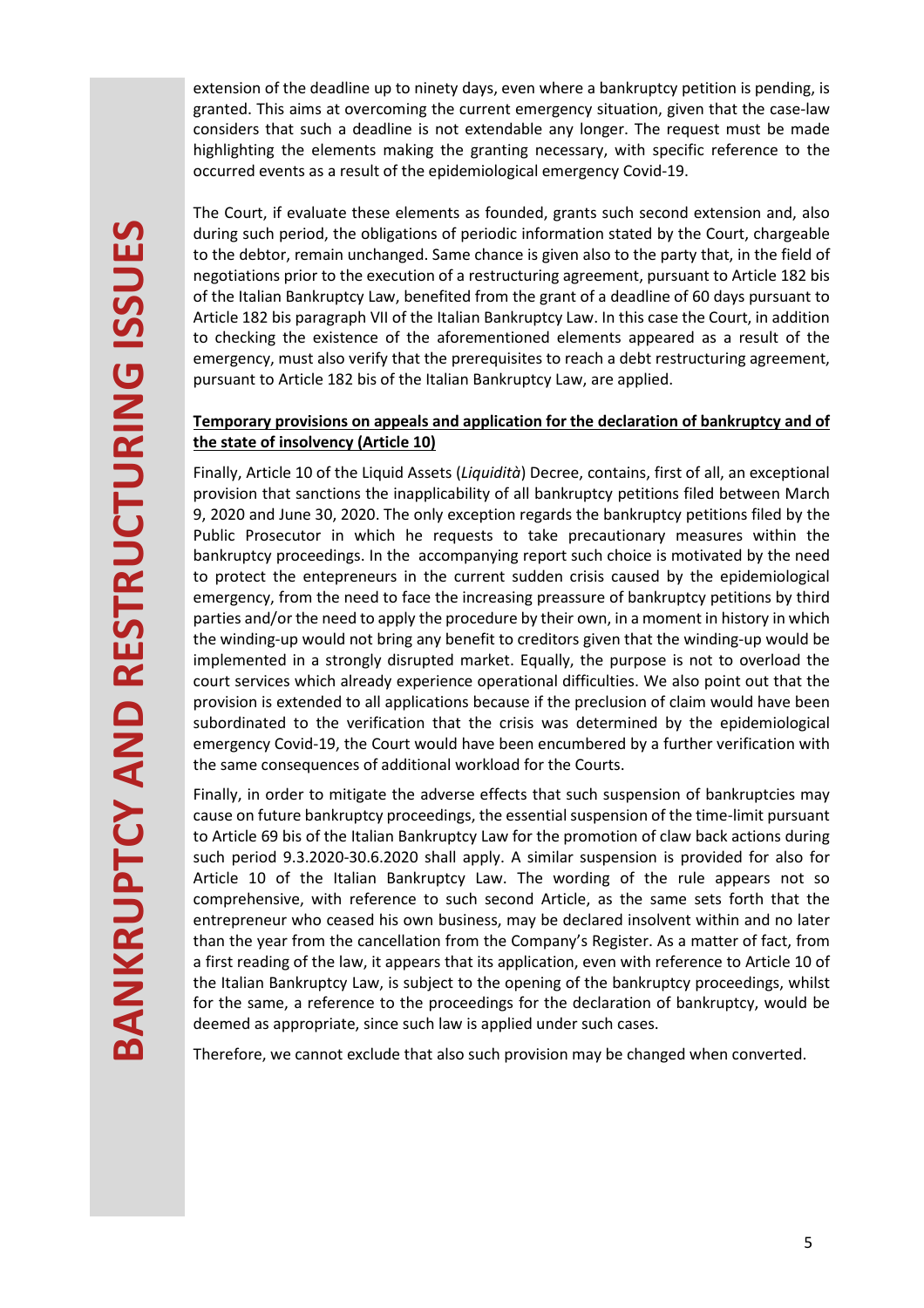#### **Temporary measures to support the liquid assets of companies**

The Government enforces the measures to support the liquid assets of companies expanding the areas of intervention of SACE S.p.A., through the granting, in favour of this latte, rightfully, of the State guarantee on further commitments that will be taken in the application of the Liquid Assets (*Liquidità*) Decree .

The new type of State guarantee, provided for by Article 1 of the Liquid Assets (*Liquidità*) Decree, subsequent to the EU Commission's Communication, aiming at temporarily easing the constraints on the State aids in the current emergency situation COVID-19, can be beneficial to all companies established in Italy – SME and large companies – that will apply for loans starting from April 9, 2020 up to the end of this year, with the exception of banking companies and of other parties authorized to the provision of credit.

With the purposes of obtaining the State guarantee, the companies applying for loans must demonstrate to be *in bonis* (assessed as not "in difficulty" as of December 31<sup>st</sup>, 2019 and not having impaired financial exposures as of February 29, 2020) and demonstrate of not providing the distribution of dividends or the re-purchase of the own stocks in 2020. As regards loans in favour of SME, for the purposes of application for granting of State guarantee, the running out of the plafond of the guarantee granted by the Central Guarantee Fund for SME, increased by Article 13 of the same Liquid Assets (*Liquidità*) Decree must be demonstrated.

The State guarantee may be required by entities entitled to the provision of credit operating in Italy, with regard to loans granted to Italian companies, intended to be used to *"bear the employee costs, investments or working capital involved in manufacturing*  facilities and business activities located in Italy, as documented and certified by the legal *representative of the beneficiary company"* (paragraph 2, letter n) of Article 1 of the Decree).

In light of the broad wording contained in Article 1 of the Liquid Assets (*Liquidità*) Decree, within the financing entities that may apply for the guarantee of SACE S.p.A. on the credits issued, are included not only banks, but also the financial intermediaries, set forth in Article 106 of the Consolidated Law on Banking. The direct loan funds managed by authorized asset management companies are also considered as included. The guarantee shall be required even by foreign (Community or non-Community) financing entities, as long as they are enabled to carry out the activity of granting credit in Italy, by means of their own Italian branches, that is on a cross-border base.

The guarantee may also cover co-lending operations, with the involvement of a pool of financing entities, as confirmed by Article 1, paragraph 6, letter a) of the Liquid Assets (*Liquidità*) Decree.

Consistent with the aim of flexibility and fair treatment, the Liquid Assets (*Liquidità*) Decree makes reference to the loans granted to companies in any form. Therefore, in addition to the traditional loans (unsecured loans, bank account overdraft), also other technical forms are considered as included, among which those provided for by Article 2 of the Ministry for the Economy and Finance (MEF) Decree No. 53 of 2 April 2015, that is leasing, factoring, the loan backed by pledge, as well as the issue of guarantees and unsecured guarantees.

The guarantee set forth by Article 1 of the Liquid Assets (*Liquidità*) Decree is irrevocable upon first request, and covers from 70% to 90% of the credit supplied, depending on the turnover and employment bracket in which falls the financed company<sup>1</sup>. In any case, the total amount of the guaranteed loan shall not exceed 25% of the turnover, or the double of the Company's employee costs related to the year 2019 (as resulting from the financial statements or by certified data).

<sup>&</sup>lt;sup>1</sup> First bracket: up to €1.5 billion of turnover and with less than 5000 employees in Italy. Second bracket: between €1.5 and €5 billion and with more than 5000 employees in Italy. Third bracket: turnover exceeding €5 billion of Euro.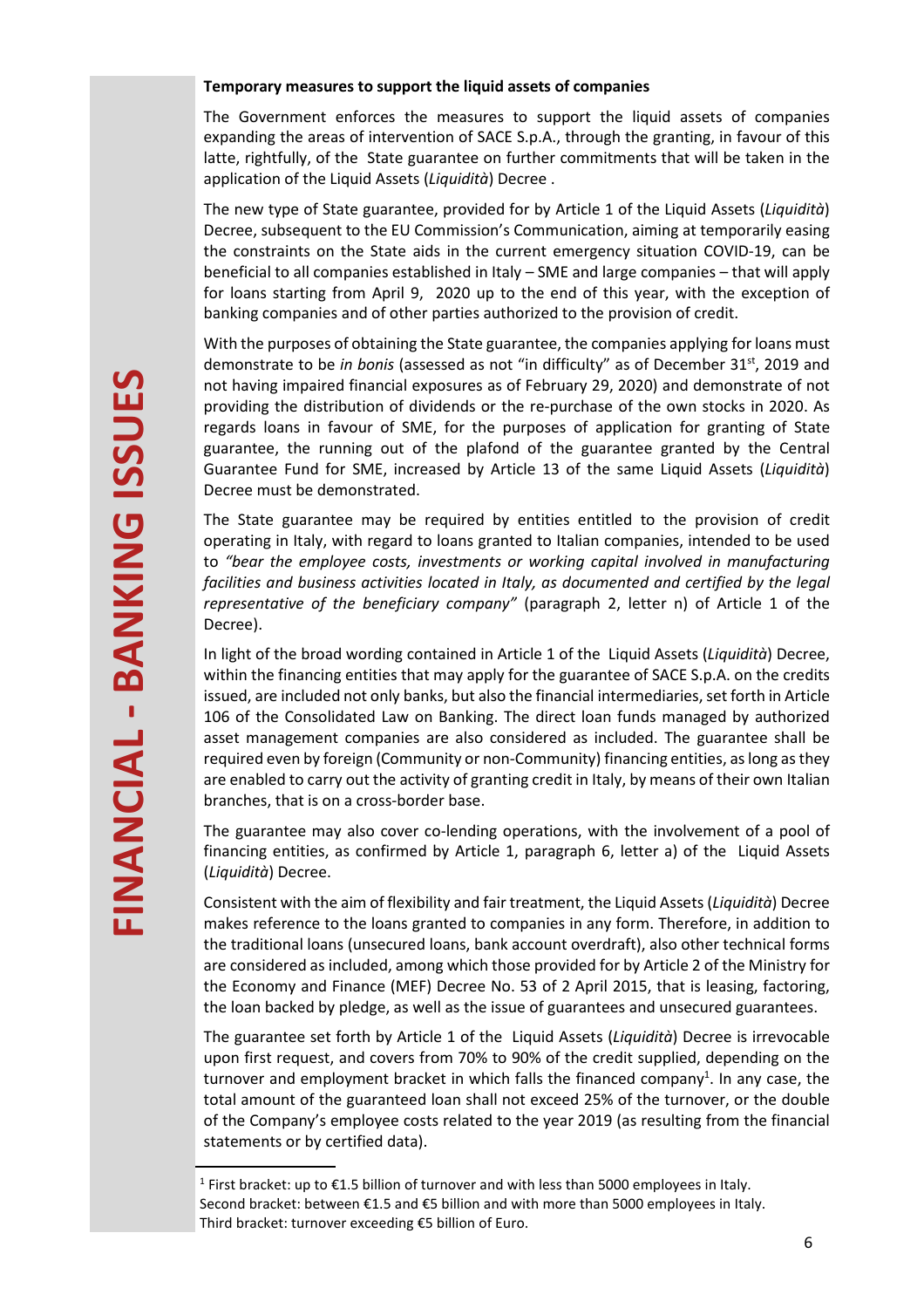The guaranteed loan may have a maximum duration of 6 years, in addition to an optional pre-amortisation period that may last up to two years at most. The annual fees due for the issue of the guarantee chargeable to the beneficiary are: for SME, equal to annual 0,25% on the first year, annual 0,5% on the second and third year, annual 1% from the fourth to the sixth year, in relation to the amount guaranteed. On the other hand, for larger companies these are equal to 0,5% of the amount guaranteed on the first year, 1% on the second and third year, 2% from the fourth to the sixth year.

As regards the financing cost, the financing entity has the obligation to apply a cost to be borne by the beneficiary which is lower than what normally requested for similar operations without guarantees and the commissions must be limited to the coverage of the costs incurred for the fulfilment of the dossier.

#### **Signing of banking and financial contracts and communications in simplified way**

The pandemic COVID-19 and its sunsequent restrictive measures adopted by the authorities in terms of free circulation of people, highlighted the need of continuing to provide banking and financial services, even in absence of documentation drawn up on paper supports or on digital supports complying with the technical features required for the related equivalence to the written document, in accordance with Article 20, paragraph 1-*bis*, of the Legislative Decree No. 82 of 7 March 2005 (Digital Administration Code).

To this purpose, the Liquid Assets (*Liquidità*) Decree introduces a temporary derogation to the ordinary rules, that allows to exceed the regulation of the written form, under penalty of nullity, contained in the Consolidated Law on Finance for banking and financial contracts that will be executed, with retail clients, or with consumers, natural persons carrying out professional or craft activity, non-profit bodies and micro-enterprises.

In order to meet the needs of such subject's categories, who are more subject to the limitations imposed by the health emergency as regards the access to banking and financial services, as not always in the possession of the computer and telematic equipment and tools necessary for the execution of contracts at a distance, Article 4 of the Liquid Assets (*Liquidità*) Decree confers to the consent given by the client by means of non-certified email address or other proper tool, both the requisite of the written form, pursuant to Articles 117, 125-*bis,* 126-*quinquies* and 126-*quinquiesdecies*, of the Consolidated Law on Banking, and the evidential effectiveness, in accordance with Article 2702 of the Italian Civil Code.

The simplified procedures introduced by the above-mentioned law set forth, in any case, some minimum requirements aiming at marking the connection between the consent given, through usual e-mail messages or other proper tools (for example *whatsapp* messages) and the person that expressed it: the message must be accompanied by a copy of a valid identification document of the client-contracting party and must make reference to *"a contract identifiable with certainty".* Such messages must be *"kept together with the same contract with procedures such to guarantee the safety, integrity and impossibility of modification".* 

Furthermore a special regime both for the delivery of the copy of the contract made by the intermediary (to carry out in the first useful moment following the end of the state of emergency), and for the exercise of the right of withdrawal by the client (providing for the possibility of use of the same tool used to give the consent), both suitable to safeguard the client's interests in the framework of the current pandemic emergency shall be provided for.

This law has an exceptional nature and therefore soley regulates banking and financial contracts executed between the date of the entry into force of the Liquid Assets (*Liquidità*) Decree (April 9, 2020) and the end of the state of emergency (up to today's date fixed at July 31 $\mathrm{st}$ , 2020, as issued by the Council of Ministers on January 31 $\mathrm{st}$ , 2020).

Nevertheless, it should be noted that the measures proposed for the simplification for the execution of banking and financial contracts do not take into account the obligations provided for in the "anti-money laundering" regulations, with regard to proper verification of clients or their legal representatives.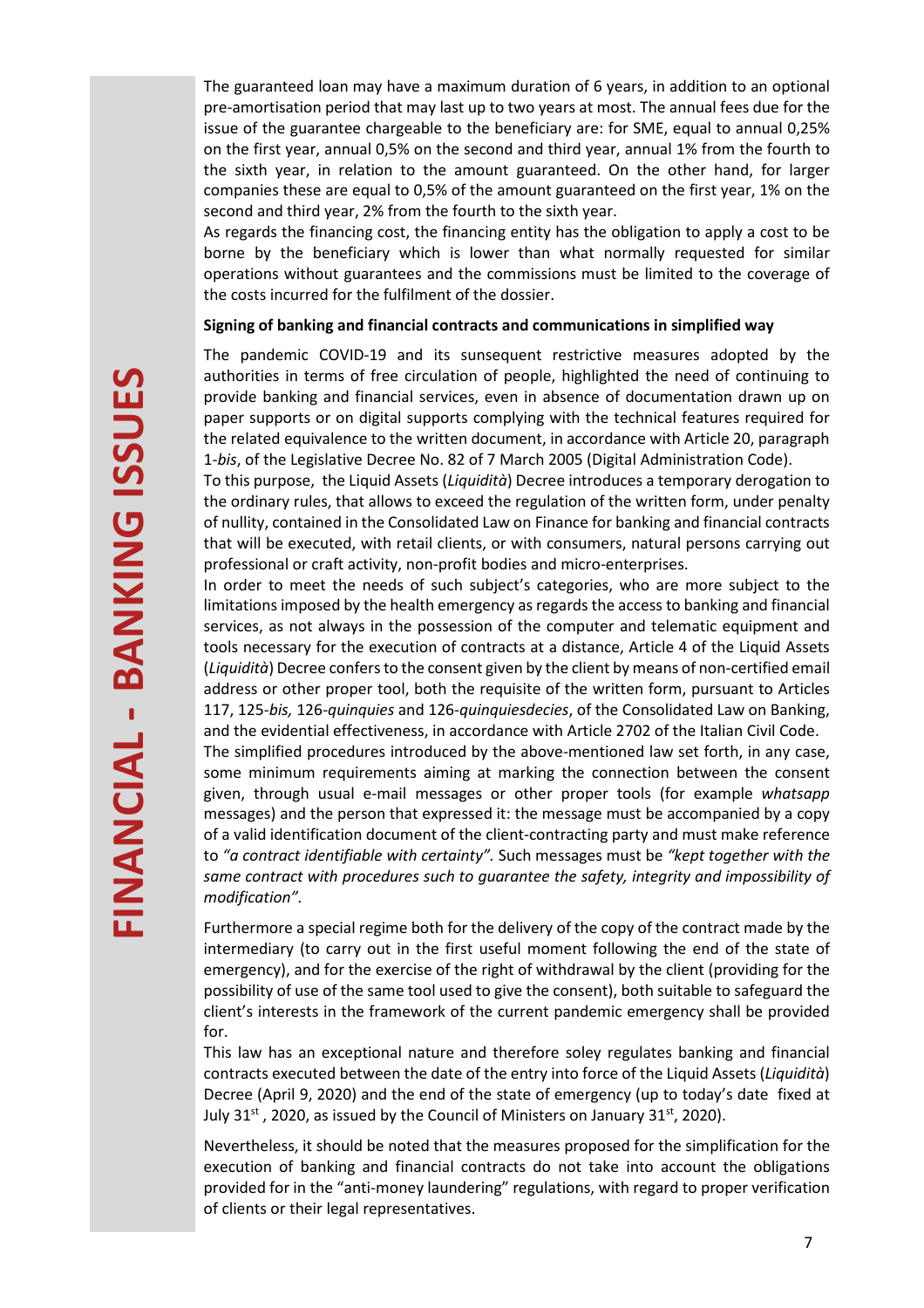In the absence of temporary derogations even to the current legislation on the customer's identification, the banks and the others intermediaries that as of today are not equipped to manage a process of identification by video, namely, that are not able to provide to the clients solutions to generate qualified electronic signatures, could not be able to take full advantage of the simplification laid down in Article 4 of the Liquid Assets (*Liquidità*) Decree.

## **Contributions from the Central Guarantee Fund for SME**

Article 13 of the Liquid Assets (*Liquidità*) Decree furtherly enhances the access to credit by the micro-enterprises, by small and medium enterprises, by professionals and by selfemployed workers who have VAT number, strengthening the intervention measures of the Central Guarantee Fund for SME (the "**Fund**"), previously laid down in Article 49 of the Decree Law No. 18 of 17 March 2020 ("*Cura Italia* Decree"), not enterily abrogated and rewritten by the aforementioned Article 13.

In particular, the Fund's guarantee is granted free of charge, and now is extended also to loans granted to medium-large companies, with a number of employees not exceeding 499; in such way, even companies with higher size compared to micro-enterprises and small and medium enterprises, as defined by the European Commission's Recommendation of May 6, 2003 have been included.

For loans with a term over 72 months (for example 6 years) the maximum amount guaranteed equal to a maximum of €5 billion originally provided for by Article 49 of the *Cura Italia* Decree is confirmed.

Subject to the authorization of the European Commission, pursuant to Article 108 of the Treaty on the Functioning of the European Union, the followings Fund's contributions are provided:

- a) for loans with a term up to 72 months, the maximum amount of the direct guarantee of the Fund is now equal to 90 per cent of the amount of each financial transaction, whose total amount cannot exceed the amounts referred to in points from 1) to 3) of paragraph 1, letter c) of Article 13 in question;
- b) for the reinsurance operations, the maximum amount of the guarantee of the Fund, is equal to 100 per cent of the amount guaranteed by Confidi (Credit Guarantee Consortia) (or by other guarantee fund), provided that the guarantees issued by the same, do not exceed the maximum percentage of coverage of 90 per cent and that these have been not issued against payment (through the provision of payment of a premium for the credit risk taken);
- c) for the operations of debt renegotiation, that set forth the providing of a loan at a rate of at least 10 per cent of the amount of the existing agreed debt, the maximum amount of the direct guarantee of the Fund is equal to 80 per cent, whilst for the reinsurances, such amount is equal to 90 per cent of the amount guaranteed by Confidi (or by other guarantee fund), provided that the guarantees issued by the same, do not exceed the maximum percentage of coverage of 80 per cent;

for the new loans of amount not exceeding €25,000.00 granted in favour of SME, natural persons engaged in business, arts or professions, whose business (or professional) activity has been damaged by the COVID-19 emergency, as by self-certified declaration, the guarantee of the Fund is equal to 100 per cent, as long as such loans provide: (i) the starting of capital repayment not earlier than 24 months from the provision and with a term up to 72 months; (ii) an amount not exceeding 25 per cent of the amount of revenues of the recipient, as resulting from the last financial statements filed or by the last tax declaration submitted at the date of the application for guarantee, or for beneficiaries set up afterJanuary  $1<sup>st</sup>$ , 2019, by other proper documentation.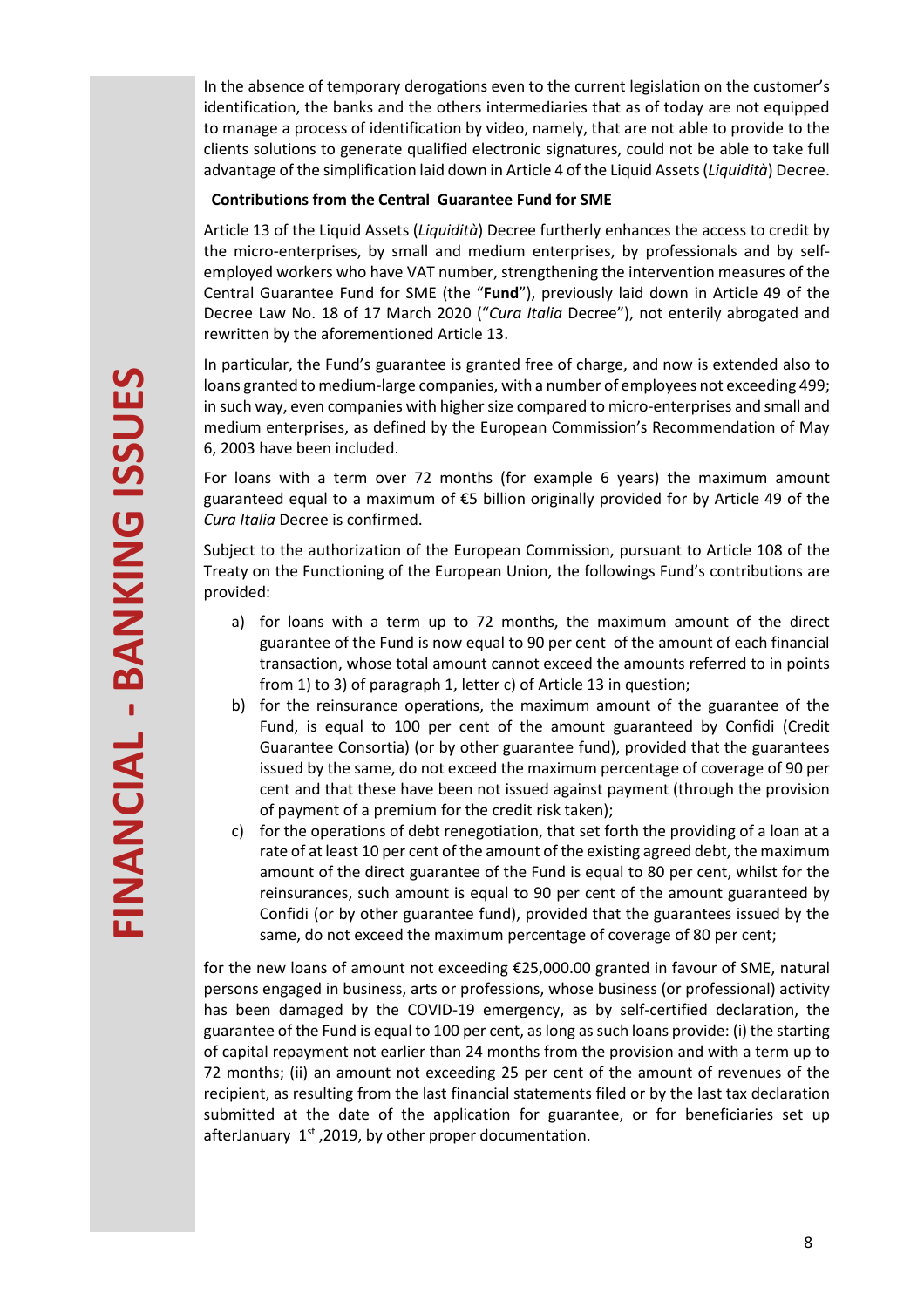Compared to the original provisions contained in the abrogated Article 49 of the *Cura Italia* Decree, Article 13 of the Liquid Assets (*Liquidità*) Decree now takes correctly into account the critical conditions of the Italian companies, namely the damages suffered by these latter because of COVID-19 emergency. In view of the above, the guarantee of the Fund can be granted now also in favour of companies in difficulty, by way of derogation to the ordinary creditworthiness assessment process adopted by the Fund, and precisely:

- a) to companies that submit, at the date of application for the guarantee, exposures towards the financing entity, classified as " loans unlikely to pay" or "overdue or impaired loans exceeding the limits<sup>"2</sup>, as long as the aforementioned classification is not prior to the date of January  $31<sup>st</sup>$ , 2020. In any event, companies that submit exposures classified as "bad loans" remain excluded, pursuant to the banking regulation.
- b) to companies that, in a date following December  $31<sup>st</sup>$ , 2019, were admitted to the procedure of agreement with creditors on a going concern basis, executed restructuging agreements or submitted a recovery plan, as long as, at the date of entry into force of the Liquid Assets(*Liquidità*) Decree, their exposures do not show a situation that would lead them to the classification as impaired exposures anymore, do not show outstanding amounts following the implementation of the measures of granting and the financing entity, on the basis of the analysis of the debtor's financial situation, may reasonably presume that the full repayment of the exposure at the expiration date will take place (pursuant to Article 47-bis, paragraph 6, letters a) and c) of the (EU) Regulation No. 575 of 2013);
- c) to companies with revenues not exceeding  $\epsilon$ 3.2 billion, the guarantee of the Fund, equal to maximum 90 per cent, may be combined with other for covering the remaining 10 per cent, granted by Confidi (or by other entity entitled to the issue of guarantees) and for loans of amount not exceeding 25 per cent of the revenues of the borrower.

The Fund's guarantee may be requested also on financial transactions already concluded and provided by the financing entity not before 3 months from the date of submission of the request, and therefore, on a date following January  $31<sup>st</sup>$ , 2020. In such cases, the financing entity must forward to the Fund a declaration certifying the decrease of the interest rate applied on the guaranteed loan to the borrower, as a result of the grant of the guarantee.

Paragraph 2 of Artice 13 in question, provides the grant of guarantees by the Fund, on favourable terms, in favour of financing portfolios composed of at least 20 per cent of companies, having, at the date of inclusion of the transaction in the portfolio, a rating, determined by the requesting party on the basis of the own internal models, not exceeding the class "BB" of the Standard's and Poor's assessment scale. On the other hand, paragraph 7, confirms the possibility for the Fund to grant the guarantee also in favour of portfolios of minibonds (for example, those existing inside the closed investment funds).

The possibility to grant the Fund's guarantee, combined with other guarantee forms acquired on loans, in favour of real estate investments in the tourist-accommodation sectors, with regard to loans with a minimum duration of 10 years and with an amount exceeding €500,000.00 is also confirmed.

Finally, we also point out that the Fund's guarantees set forth by Article 13 of the Liquid Assets (*Liquidità*) Decree, shall be integrated with the guarantee granted by the public company SACE S.p.A. (in accordance with Articles 1, 2 and 3 of the Liquid Assets (*Liquidità*) Decree , by entities that fully used their ability to access the Fund.

 $2$  In accordance with paragraph 2, Section B of the Newsletter No. 272 of 30 July 2008 of the *Banca d'Italia* (Bank of Italy) (Supervisory Records).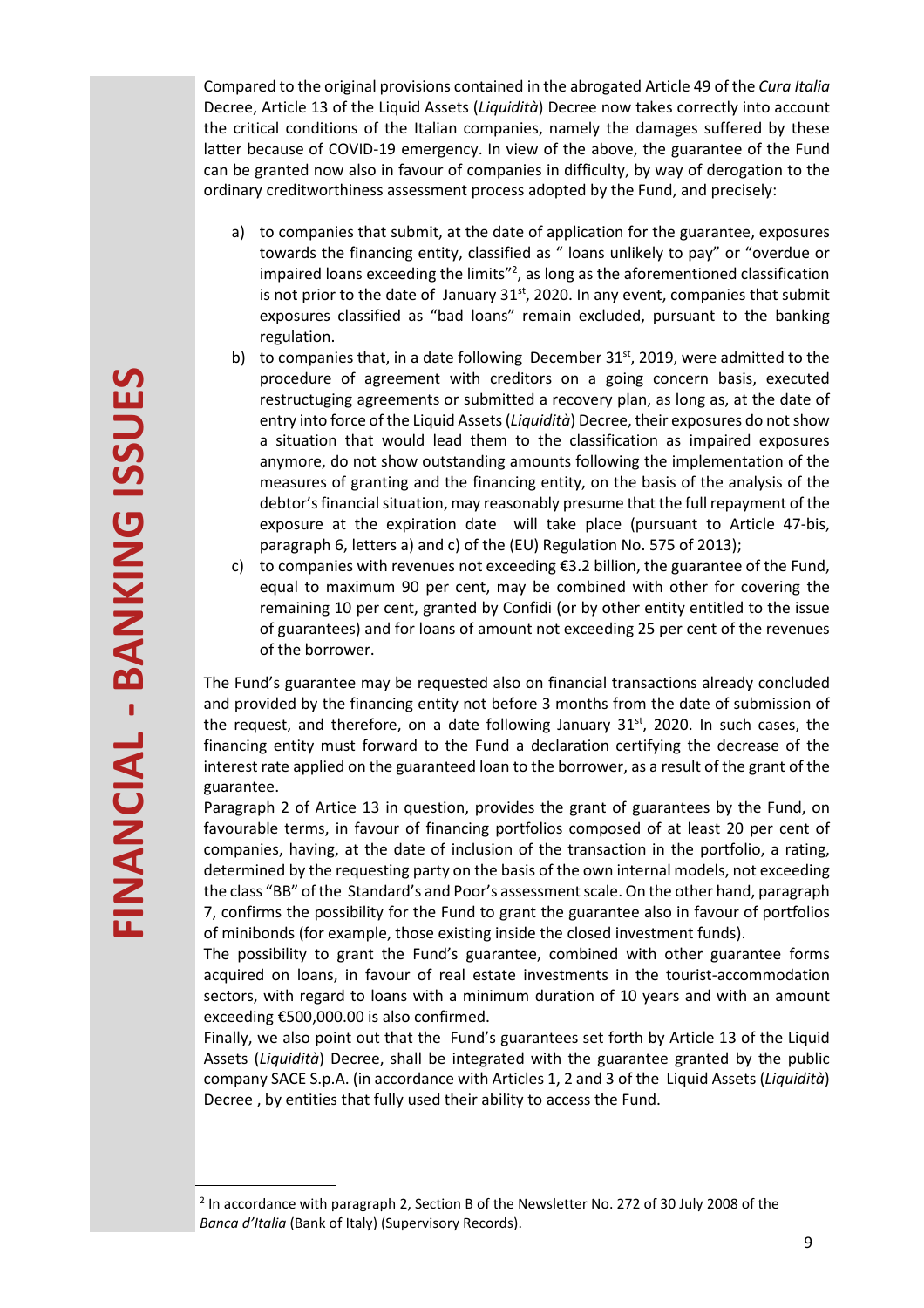**Suspension of tax and contribution payments (Article 18)**

**The persons engaged in a business, art or profession**, with **revenues or fees not exceeding €50 billion, may benefit from the suspension of payments** in self-assessment about to expire in the month of **April 2020** and in the month of **May 2020**, related to (i) withholding taxes at source on employment and assimilated earnings, (ii) value added tax and (iii) social security contributions, as well as, compulsory insurance premiums.

The aforementioned persons benefit from the suspension of the terms about to expire in the months of April 2020 and May 2020 in case of:

- decrease of the **turnover or of the compensations** of **at least 33%** in the month of March 2020 compared to the same month of the previous tax period;
- decrease of the same percentage in the month of April 2020, compared to the same month of the previous tax period.

The same suspensions benefit persons engaged in business, art or profession **with revenues or fees exceeding €50 billion**, in the previous tax period, who suffered from:

- decrease of the **turnover or of the compensations** of **at least 50%** in the month of March 2020 compared to the same month of the previous tax period;
- decrease of the same percentage in the month of April 2020, compared to the same month of the previous tax period.

The suspension of payments concerns, moreover, without provision of any threshold, **economic operators** that have **undertaken the run of business, arts or professions after March 31st, 2019** and, limited to payments for witholdings taxes at source for employment or assimilated earnings and to the value added tax to all non-commercial entities that carry out institutional activity.

Suspended payments are implemented, without application of penalties and interests, in a single payment within June 30, 2020 or through an instalment plan up to a maximum of 5 monthly instalments of equal amount from the same month of June 2020. No reimbursment will be made for what has been already payed.

We highlight the way in which the Article in question identifies the persons recipient of the suspension, making reference to criterions connected to **revenues or fees** related to the previous tax period, whilst, in order to identify the thresholds of application of the suspension of payments, the law makes reference to a decrease of the **turnover or of the compensations** in the single reference periods. Such incongruity would seem to be a misprint that, it is hoped, may be amended in the phase of conversion of the Decree into law.

## **Extension of the suspension of withholding taxes on self-employed earnings and on commissions – (Article 19)**

The amounts collected between **March 31st, 2020 and May 31st, 2020**, by persons with revenues or fees **not exceeding €400,000**, are not subject to advance tax payments referred to in Articles 25 and 25-bis of the Presidential Decree No. 600 of 1973, by the withholding agent, against submission of proper return by the recipient.

Persons who incurred salaried employment expenses in the previous month may not benefit from this provision.

Witholding taxes shall be paid in a single instalment, by the deadline of **July 30, 2020**, by the **recipient**. However, the option of taking advantage of the payment by instalments, paying the amounts in 5 equal instalments from the same month of July 2020, is also available.

Paragraph 7 of Article 67 of the Decree Law No. 18 of 2020 is repealed; it provided for the the payment by the recipient of the withholding taxes made by the employer by May  $31^{st}$ , 2020.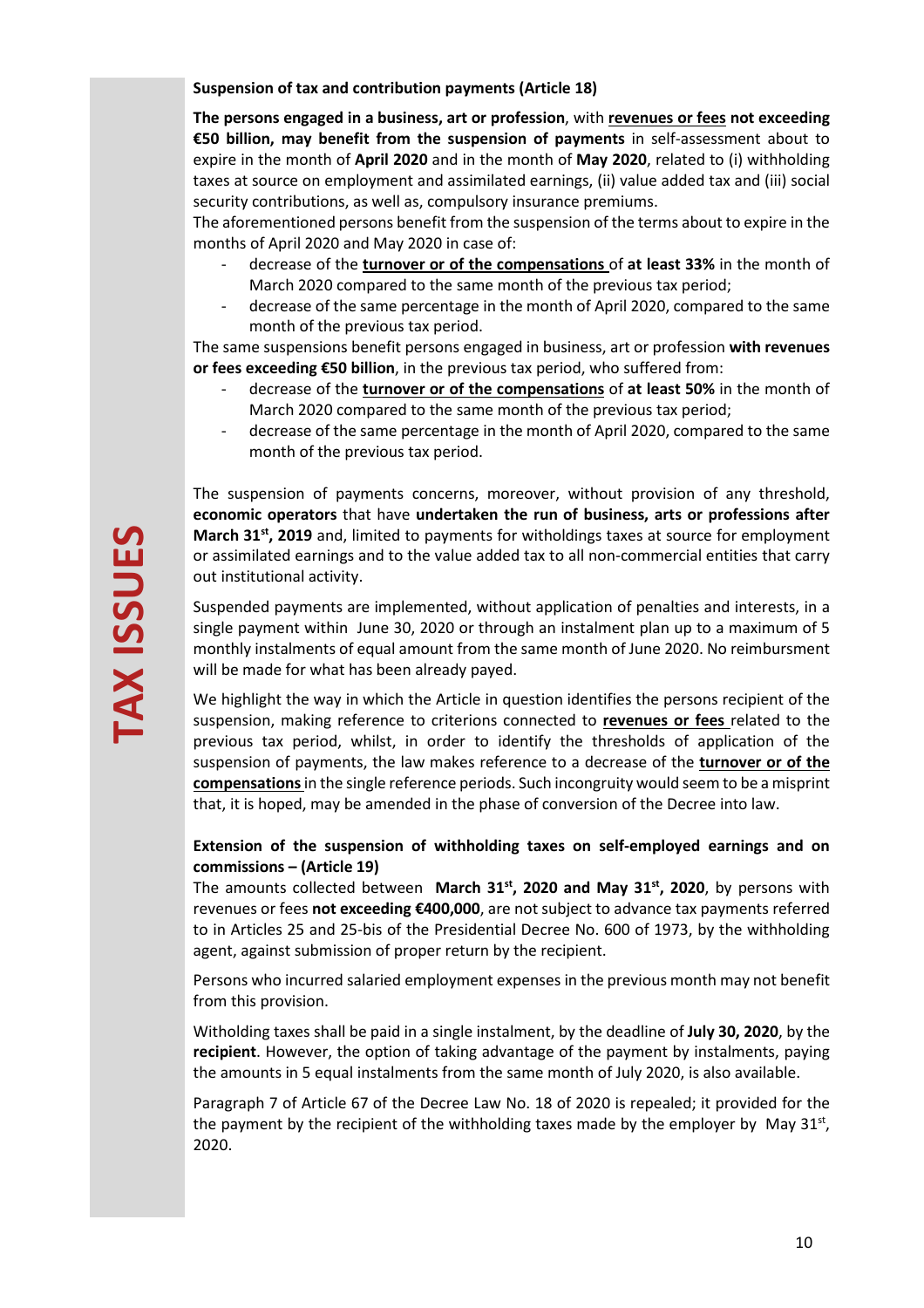#### **Previsional method down payments June (Article 20)**

As regards only the down payments for the tax period 2020, the provisions regarding penalties and interests, for the case of **omitted or insufficient payment of the down payments of the income tax on natural persons, of the corporate income tax, of the Regional tax on productive activities, in compliance with the previsional method** are not applied**.**

The exclusion occurs, provided that the amount payed is not **lower than eighty per cent of the sum** that would result due as an advance payment on the basis of the return related to the ongoing tax period (the so called historical method)

## **Relief from the time limit for payments** - **(Article 21)**

Payments to public administrations, including social security and welfare contributions and INAIL premiums, due on **March 16, 2020**, are extended to March 20, 2020, pursuant to Article 60 of the Decree Law No. 18 of 2020, are considered as regularly made if made **by April 16, 2020**, without the payment of penalties and interests.

## **Provisions related to the delivery and electronic transmission deadlines of the Income tax statement 2020 (Article 22)**

The deadline of March 31<sup>st</sup>, by which the withholding agents should have delivered to the **persons concerned** the income tax statements related to the employment and assimilated earnings and to the self-employed earnings, is deferred to April 30, 2020.

The penalties laid down in Article 4, paragraph 6-*quinquies,* of the Presidential Decree No. 322 of 22 July 1998 are not applicable, in the event that, the statements for which the drawing up of the pre-filled declaration to be sent electronically to the Italian Revenue Authority by the last 31 March is possible, are transmitted by April 30, 2020.

## **Extension of the certificates referred to in Article 17-bis, paragraph 5, of the Legislative Decree No. 241 of 1997, issued in the month of February 2020 (Article 23)**

The validity of the certificates, pursuant to Article 17-bis of the Legislative Decree No. 241/1997 (the so called Tax DURC, Single insurance contribution payment certificate), on contracts issued by the Italian Revenue Authority in the month of February 2020 is extended.

#### **Free distribution of drugs for compassionate use (Article 24)**

A specific law aiming at neutralizing the tax effects of the distributions of drugs used in programs for compassionate use is provided for. This law **compares for VAT purposes the distribution of such drugs to their destruction** and **excluding the contributing of their normal value to the formation of revenues** with the purposes of direct taxes.

#### **Remote tax assistance (Article 25)**

The CAF (Fiscal Assistance Centres) and authorized professionals are entitled to manage "remotely" tax assistance or assistance for the drawing up of 730 form by electronic modalities **acquiring the proxy signed by the taxpayer** and the identity document of the same by image.

Furthermore, it is also provided that, if necessary, by way of example, because of the unavailability of tools such as printers or scanner, the taxpayer may send a proxy without signature but supported by his/her own authorization.

The same modalities are allowed also for the electronic submission of returns, forms and access applications or use of INPS services.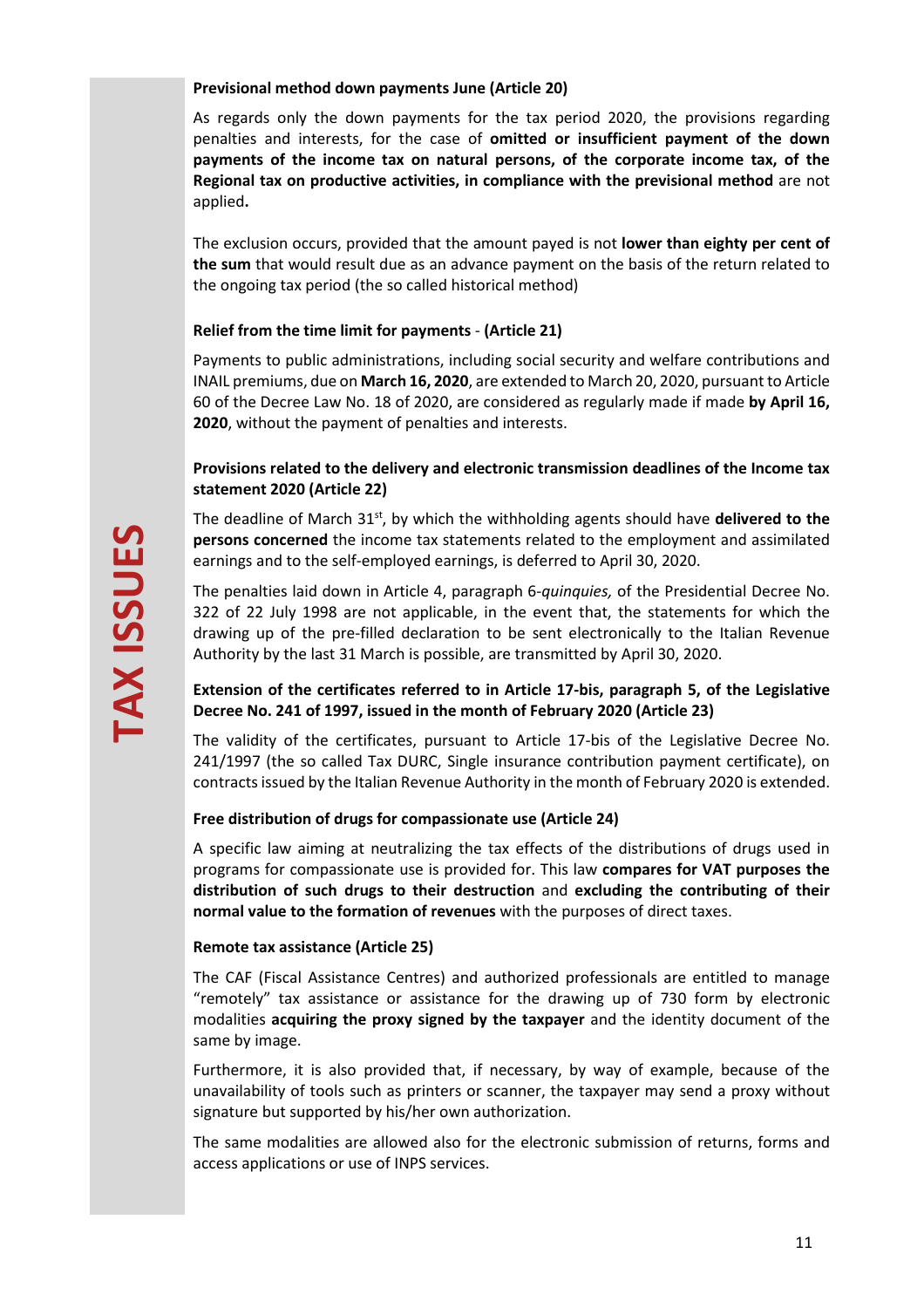## **Simplifications for the payment of the stamp duty on electronic invoices (Article 26)**

The deadlines set for the payment of the stamp duty on electronic invoices are suspended in the case in which the amount due for the electronic invoices issued **in the first** calendar **quarter** of the year (2020) **is lower than €250.** 

The payment may be made within the deadlines set for the payment of the stamp duty related to the invoices issued in the second quarter of the year.

If the stamp duty due for **the e-invoices issued on the first and second quarter** of the year **is lower than €250**, the payment of the stamp duty related to the first and second quarter of the year may be made within the **deadlines** provided for the payment of the stamp duty due in relation to the electronic invoices issued in the **third quarter** of the reference year.

No changes occur for the regular deadlines for the payments of the stamp duty due for the electronic invoices issued in the third and fourth calendar quarter of the year.

## **Amendments to Article 32-***quater* **of the Decree Law No. 124 of 2019 (Article 28)**

The law governs the regulation of the dividends distributed by limited companies resident in Italy to simple partnerships with non-resident partners and of dividends distributed by foreigh companies to Italian simple partnerships for the share attributable to the resident partners. The special transparency regime (look through) provided for in Article 32-*quarter* of the Legislative Decree No. 124 of 2019 is extended. The new regime will concern also the share of dividends attributable to non-commercial entities, who will contribute fully to the formation of the taxable income of the entity.

## **Provisions on tax trial and notification of sanction deeds related to the court fee (Article 29)**

Previous deadline of April 15 is deferred to May 11, 2020, with the consequence that the total break for all proceedings is of 64 days (9 March/11 May). The new deadline is applied to the deadline for appeal, for the hypothesis of acquiescence or for the submission of the tax settlement proposal. Actually, the situations that may occur are:

- 1. Tax assessment notices served before March 9, 2020, whose ordinary time-limit of 60 days would expire between March 9, and May, 11: to determine the new deadline it is required to add up 64 days to the ordinary 60 days.
- 2. Deeds notified between March 9 and May, 11: by express provision, the expiration of the deadline to file an appeal is deferred to the end of the suspension period, and therefore from May 12, 2020. It is not a frequent case (the offices activities should be suspended from March 8 to May  $31<sup>st</sup>$ .
- 3. Deeds for which the tax settlement proposal was submitted by March 9, and the appeal of 90 days was suspended: it will be necessary to consider a total of 214 days  $(60 + 90 + 64)$  from the date of notification.

The extension of the deadlines apply to the applications originating proceedings, to the appeals of the judgements (in Regional Committee and before the Court of Cassation), for the filing of counterclaims, responses to the applications and cross-appeals as well as documents and briefs. In these last two hypothesis, the hearings shall be scheduled allowing the enjoiment of the deadlines for the filings. Therefore, by way of example, if the hearing is already scheduled on May15, given that there are 20 days left provided for backwards for the filing of documents, the date shall be postponed.

The obligation to file the deeds of the judgement only by means of electronic modalities even if the litigation started in printed form shall be provided.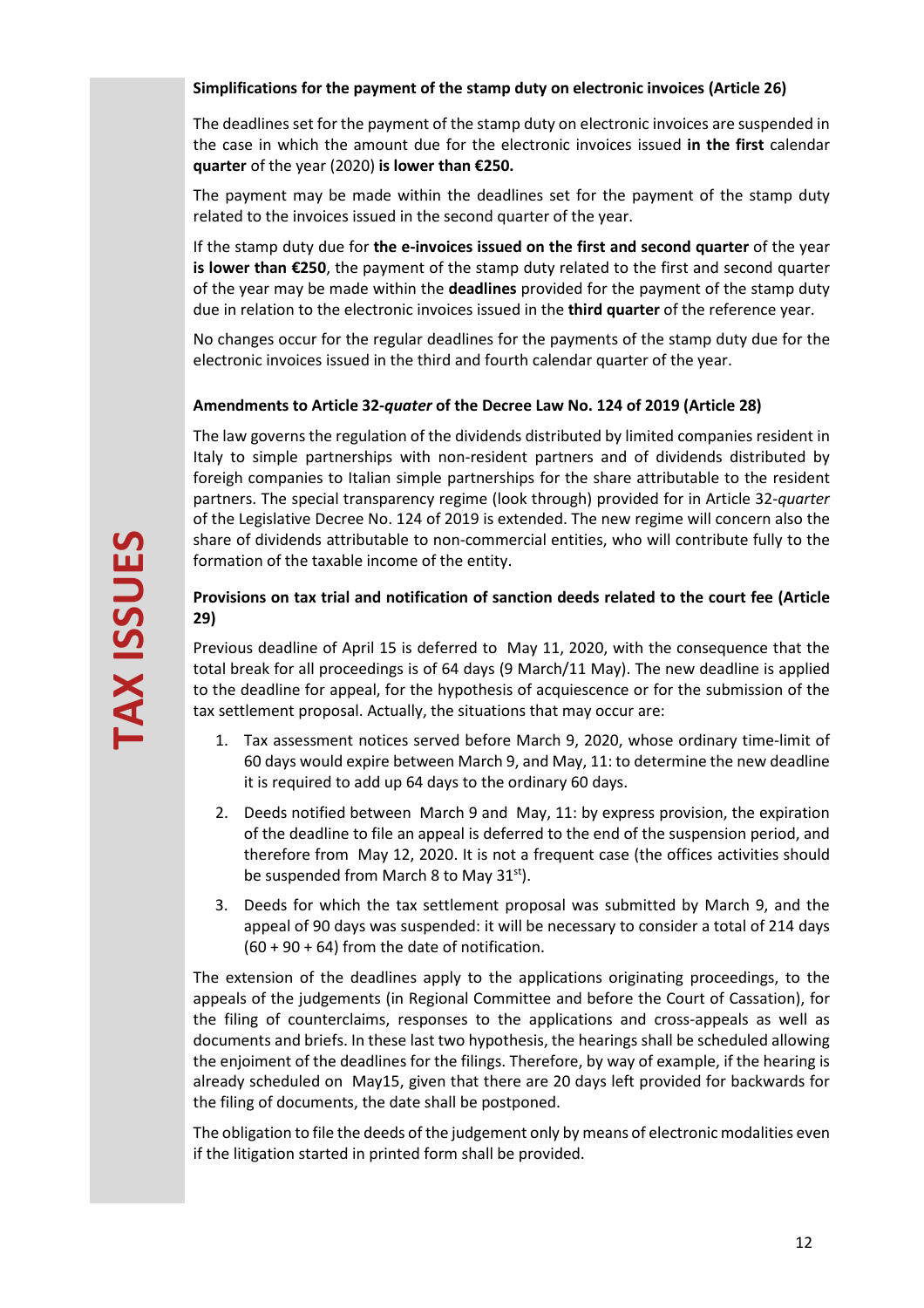Lastly, judicial offices may notify the sanction deeds coming from omitted or partial payment of the court fee by certified electronic mail to the address for service. The defence attorney, therefore, will receive not only the proceedings notifications but also the deeds related to legal costs, for which he shall guarantee the knowledge to its client.

It should also be noted, that, as of today's date, Decree Law No. 23 of 2020 provided no extension with respect to the provisions set forth in Decree Law No. 18 of 2020 regarding the Tax Credit for small shops and stores (Article 65) and for the Premium to employees (Article 63). Nevertheless, from the first drafts in circulation concerning the text of the law of conversion of Decree Law No. 18 of 2020, it would seem that such measures may be subject to deferment/modification in said drafts.

## **Tax Credit for the purchase of personal protective equipments in workplace (Article 30)**

The sphere of application of Article 64 of Decree Law No. 18 of 2020 is extended. In particular, the expenses for the purchase of personal protective equipments and other equipments aiming at protecting the employees from the exposure to biological hazard of infection are included insuchh Article.

## **Extension of bodies and balance sheets (Article 33)**

Article 33 provides for an extension of both the ordinary and extraordinary, administrative and supervisory bodies, of public entities referred to in Article 1, paragraph 2, of the Law No. 196 of 31 December 2009, with exclusion of Regions, Provinces, Municipalities, Mountain Communities and their consortiums and associations, as well as of the companies, that fall from office for having completed their mandate and not-reformed within the deadlines set by the provisions in force or because of impossibility, for those with an associative basis, to start and complete electoral procedures.

For the year 2020, the supplementary balance sheets, envisaged by Article 61 of the Royal Decree No. 2440 of 1923, related to the financial year 2019, are submitted within the end of the state of emergency declared by means of decision of the Council of Ministers of January 31st, 2020.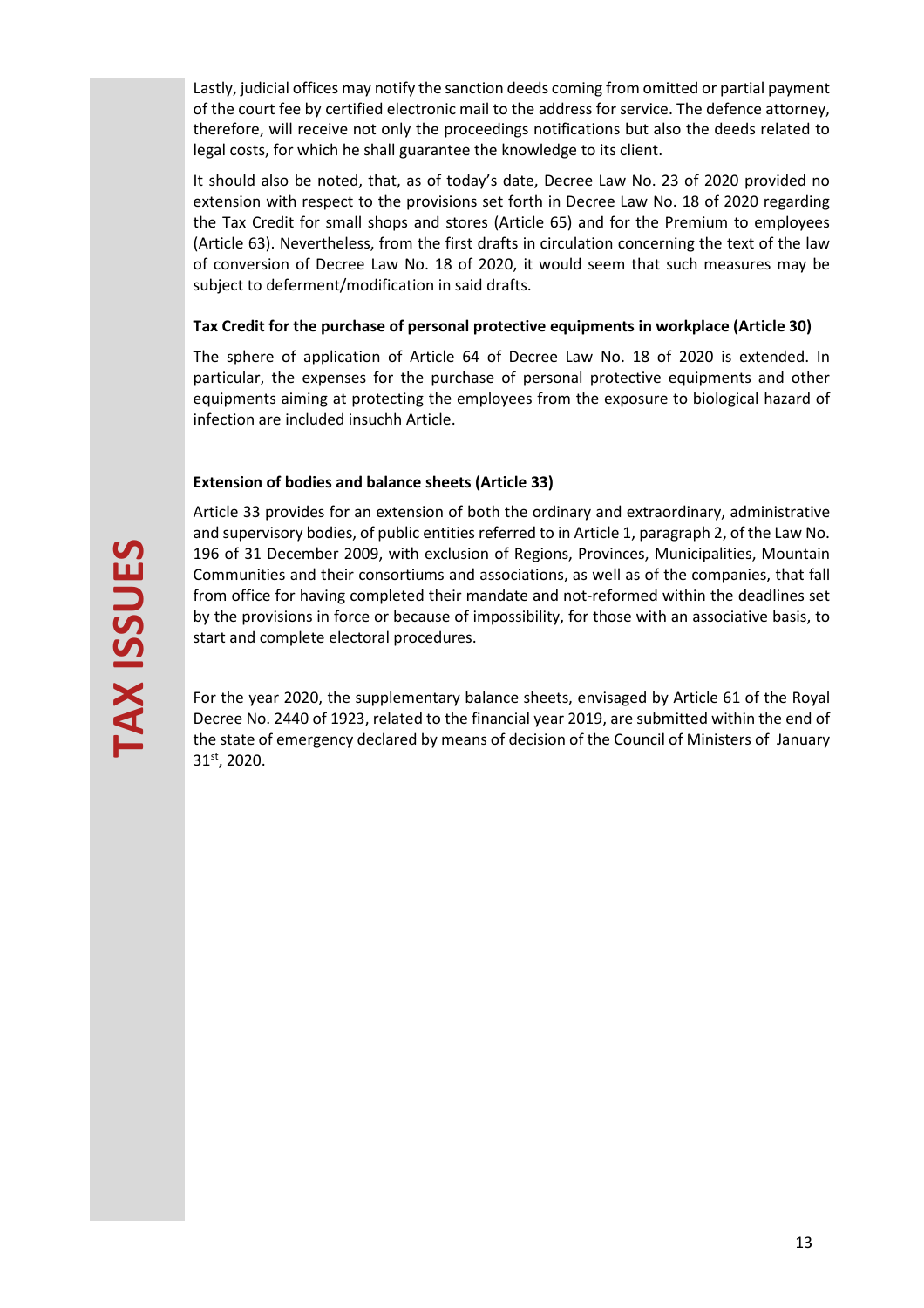Decree Law No. 23 of 8 April 2020 does not provide any provisions that affect directly the regulation of employment relationships in the company. Nevertheless, some rules of the provision, deserve a brief in-depth analysis in relation to the connected implications of labour law aspects (directly or even only potentially) to the enjoiment by companies to the support measures provided for therein.

Article 1 (Temporary measures for the support to the liquidit assets of companies) provides for guarantees by the State, for a maximum amount of €200 billion, granted through SACE S.p.A. (of the group *Cassa Deposito e Prestiti,* Deposits and Loans Fund) in favour of banks and entities authorized to the provision of credit, providing loans, in any form, to companies established in Italy, allocating at least €30 billions of the aforementioned total amount to small and medium enterprises.

As explained in the illustrative report on Decree Law, the provision falls within the European regulatory framework introduced by means of the Commission Communication C (2020) No. 1863 of March 19, 2020 which allows the Member States to the implementation of measures aiming at *"finding a solution to a difficult economic upset"* and it is necessary to make reference to the European regulation for the notion of small and medium enterprise (referred to in Recommendation No. 2003/361/CE), whose notion includes also selfemployed workers and independent practitioners with VAT number.

In the field of the conditions set forth for the release of the guarantees, it should be pointed out, as far as it may concern, that second paragraph of the aforementioned rule, at letter l) states that: *"the company that benefits from the guarantee, undertakes to manage the employment levels through trade union agreements"*. The *ratio* of the provision is, in our opinion, to protect the preexisting employment levels of companies that benefit from the guarantee, with the purpose of preventing the hyphotesis in which companies that after having obtained the loan, do not allocate the liquidit assets, almost in part, to support the personnel costs.

il cui corretto avvio ed esaurimento, anche senza un accordo, è condizione di legittimità dei licenziamenti che al termine saranno disposti dall'impresa, è legittimo l'interrogativo se saranno introdotte particolari procedure di esame congiunto – sul modello semplificato di quella in vigore per i licenziamenti collettivi – per le imprese che occupino meno di 15 dipendenti, e/o per le imprese che intendano effettuare licenziamenti plurimi per giustificato motivo oggettivo (meno di cinque dipendenti) o, addirittura, per procedere a licenziamenti individuali (sempre e solo per motivi oggettivi, non disciplinari) e se davvero sarà richiesta la sottoscrizione di un accordo sindacale per ritenere soddisfatta la "gestione" concertata voluta dalla norma.

Nevertheless, the modalities of assuming the commitment that will be required to the company and its standards, with particular reference to the compulsoriness – that, textually, would seem necessary – of reaching a "management" trade union agreement (no mention of the aforementioned condition is made in the illustrative report). Provided that the legislation on collective dismissals for industrial companies employing more than 15 employees (Law No. 223 of 1991), that provides for the necessity to start a concertation procedure with trade union organizations, whose correct start and completion, even without an agreement, is condition of legitimacy of dismissals that at the end will be concerned by the company, it is a legitimate question if particular procedures of joint examination will be introduced - in accordance with the simplified model of that in force for the collective dismissals – for companies employing less than 15 employees, and/or for companies that aim at carrying out objective justified collective dismissals (less than five employees) or, even, to carry on with individual dismissals (even and only for objective and not disciplinary reasons) and if the execution of a trade union agreement to consider the "management" agreed upon required by the rule, as "fulfilled" will be really required.

A Newsletter's guideline of the Ministry of Labour that clarify concretely the meaning of the aforementioned condition should be expected, in the short term.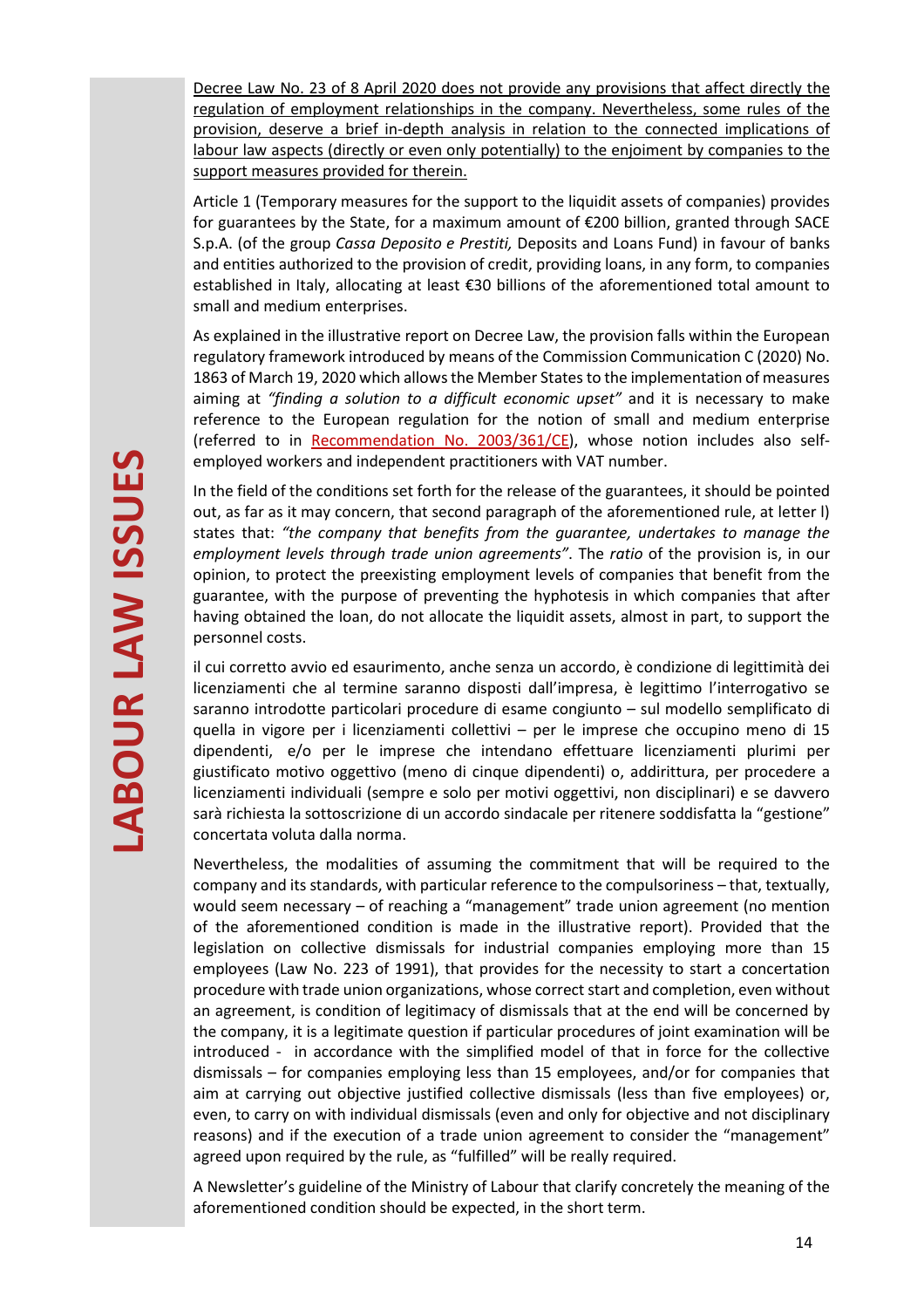Carrying on with the examination of the impact issues on labour issues, it should be pointed out that Article 30 provides that the tax credit at 50% attributed for the expenses incurred in 2020, in relation to the sanitization of workplaces and of working tools by Article 64 of the Decree Law No. 18 of 2020, may be extended with the measures and within the total limits of expenses provided therein, even to the purchase of personal protective equipments (face masks, protective visors, gloves, protective eye goggles) and other protection equipments aiming at preserving the employees from the accidental exposure to biological agents and the maintenance of the interpersonal safety distance.

The illustrative report makes a detailed simplification to explain the law.

Article 41 (labour provisions), finally, extends the benefit of wage top-up payments, referred to in Articles 19 and 22 of Decree Law, the so called "*Cura Italia"* even to employees hired in the period from February 24 to March 17, 2020. The rule also lays down the exemption from the stamp duty of the applications for the award of the exceptional redundancy fund.

With the Newsletter of the Ministry of Labour No. 8 of 08/04/2020, further clarifications on shock absorbers set forth for the epidemiological emergency COVID 19 have been provided.

The Newsletter explicitly limits the own application field to the CIGO (ordinary redundancy fund) and to the exceptional redundancy fund (CIGd) addressed to multi-location companies on the national territory and makes reference to a next Newsletter for the communication of further indications on solidarity funds and on the ordinary allowance (FIS).

The goahead is given to the exceptional redundancy fund for multi-located companies in almost five Regions (for example large retail). The support measure is extended to employees (as of March 17, 2020) and also to persons employed in bankrupct companies, although the employment relationship has been suspended.

Moreover, the right to Cigd is applicable both for suspensions and for reduction of working hours. The application, that shall be processed in accordance with the chronological order of submission, must be forwarded electronically through the platform Cigsonline with the reason "Covid-19 Deroga".

The Cigsonline's electronic modality, pursuant to the Newsletter, provides for two types of transmission: "paper sending" or "digital sending". In the first case, the scan of the first page of the application form (it seems without tax stamp) with hand-written signature and a currently valid document of recognition must be attached. If the company sent the application with a modality other than specified above, a new application shall be sent with electronic modality (this last aspect is clarified in barely intelligible terms).

The Ministry indicates that the requests, with the exception of companies employing less than 5 employees – shall be accompanied by the trade union agreement as laid down by «paragraph 1 of Article 1, of the Decree Law No.18 of 2020». However the abovementioned provision seems not to be comprehensive. However, in Article 22, paragraph 1 of the Decree Law No. 18, the agreement required is at regional level, but on the trade union issue it is not clear indeed which must be the correct recipient. A few days ago, INPS, with the newsletter No. 47, cleared that the applications for exceptional redundancy fund (Article 22) are subjected to the same trade unions procedures laid down in Article 19 (that is, information, consultation and joint examination).

The INPS choice from an administrative point of view seemed balanced, given that it puts on the same level all companies applying for the redundancy fund regardless of the instrument used (Cigo, Fis or Cigd). However, the position seemed also in line with the Government's willingness. By means of amendment No. 19.1000 submitted at the conversion law of Decree Law No. 18 of 2020 (subject to approval at the Senate in the next few days), an amendment to Articles 19 and 22 aiming at simplifying the procedures of access to the redundancy fund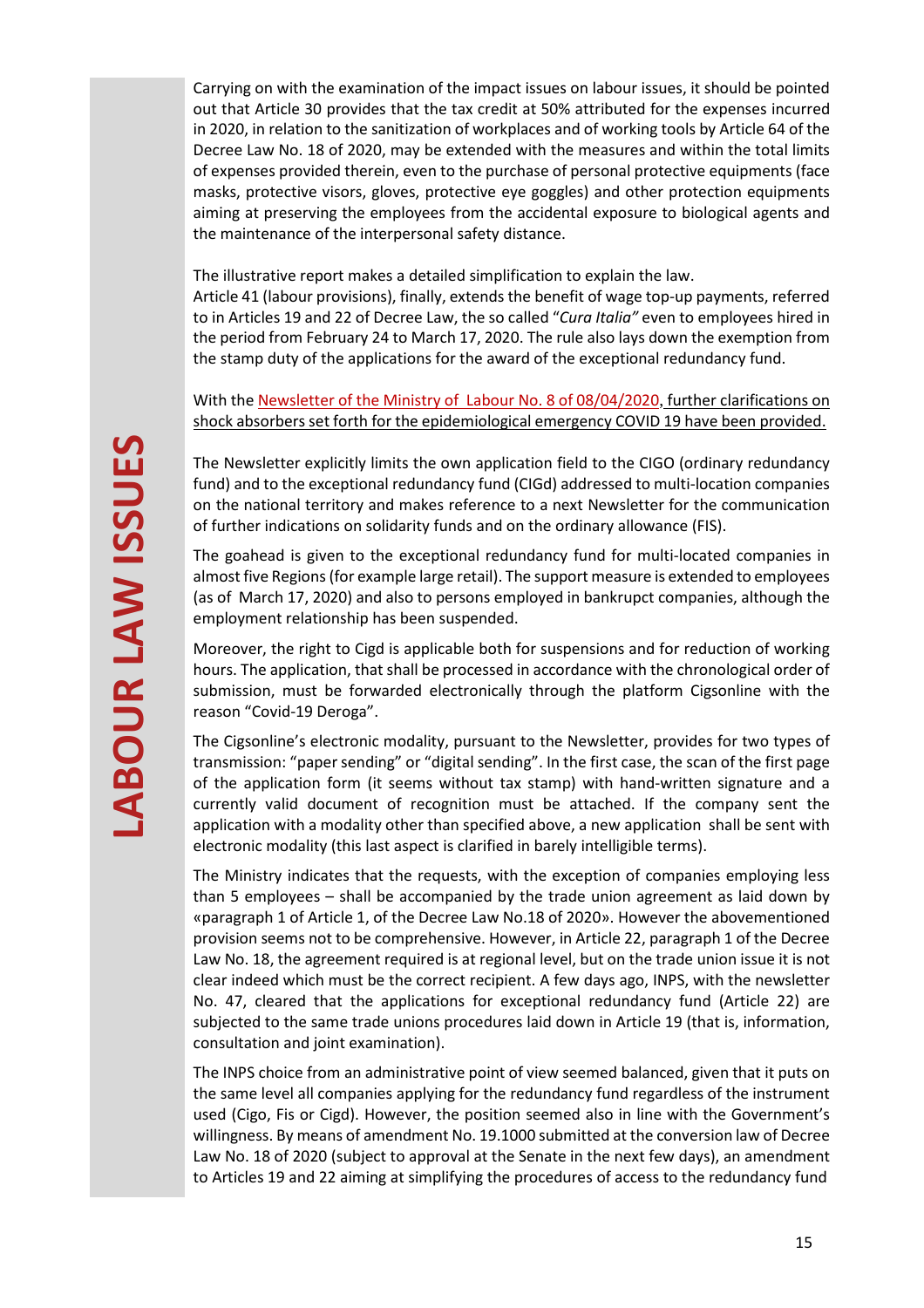for companies that suffered from a closure as a result of urgent regulatory provisions (the most part are those that make access to the exceptional redundancy fund) was explicitly provided. With such amendment it is laid down that information, consultation or joint examination and, even less, the trade union agreement are necessary. Therefore it is advisable that an unambiguous position is taken on this issue.

In any case, it is necessary, in the attachment to the application, to add the list of names of recipient employees, from which it results the total quantification of the working hours to complete with partition depending on the chosen type of working hours (full-time, part-time) with the related amount. Furthermore, the Ministry explains that also the data related to the company, to the business units that are receving the payment, the special single cause of intervention for accessing the payment and the name of the contact person of the application, are needed.

Also on the basis of the newsletter in question, an issue that seems common to various supplementation funds is the duration of the same that is fixed in nine weeks (except as specifically provided for Lombardy – Veneto and Emilia Romagna).

In this regard, it is worth recalling that on the basis of the well known Legislative Decree No. 148 of 2015, the calculation of the weeks (the so called "counter") is based on the company, even if the hyphotesis that the enjoiment period must be based on the single employee has been contemplated.

At this time, however, INPS and its IT platform continue to be adjusted on the basis of the criterion provided for by Decree of 2015.

The possibility for employers, excluded from the scope of the payment of ordinary redundancy fund, to continue to refer to the special single causes envisaged by the current legislation for the extraordinary measure of wage top-ups, referred to in Legislative Decree No. 148 of 2015 still remains valid.

It is the case, for instance, of the air transport companies and companies of airport management, for which a possible use of the exceptional redundancy fund, referred to in Article 22, would not allow to access to the performances of the related solidarity Fund of the sector. The newsletter does not clarify wether in this case, constraints and burdens set out in the same Decree should be applied.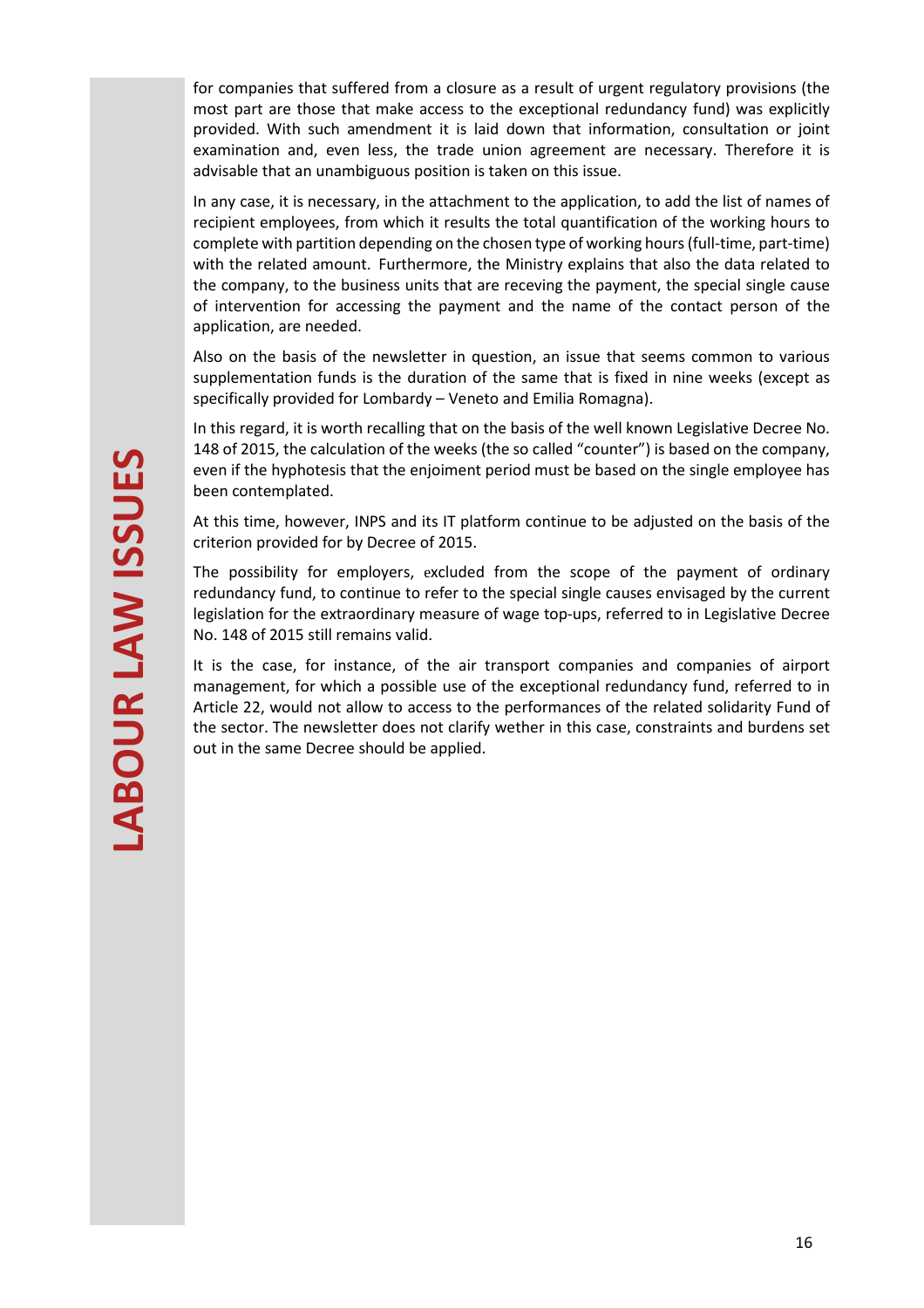## **Temporary provisions on the decrease of the share capital (Article 6)**

Article 6 of Decree Law No. 23 of April 8, 2020 set forth for limited companies, that, as a result of the economic crisis connected to the on-going health emergency, in the period between the entry into force of the Decree and up to the next December 31, should experiment a lockout of the losses carried forward from the previous fiscal year in the extent exceeding 1/3 of the share capital, namely, to an extent such to decrease it under the legal minimum, the suspension of the obligation burdening on directors to call the meeting without delay, in order to resolve the decrease of the share capital in the extent corresponding to the ascertained losses.

By means of such derogation on the enforceability of Articles 2446, second and third paragraph and 2447 of the Italian Civil Code, with regard to joint-stock companies, as well as of the analogous Articles 2482 *bis*, fourth, fifth and sixth paragraphs and 2482 *ter* of the Italian Civil Code, related to limited liability companies, the Government aimed at easing the approval of financial statements protecting those companies that as of December 31 $\mathrm{^{st}}$ , 2020, could reasonably not have covered the losses suffered in the on-going financial year, avoiding that the Board of Directors faces the choice of calling the meeting to resolve the decrease of share capital, that is of incurring in the liability for a preservative management that, however, would not be faithful to the real datum.

In such context, the disclosure requirement laid down in first paragraph of Article 2446 of the Italian Civil Code, given the express reference to the only second and third paragraphs, anyway remains valid.

Furthermore, in the same perspective, the last subparagraph of the Article in question provides that, in the same time span (that is from April 9 to December  $31^{st}$ , 2020) it is not possible to establish the winding-up of the company as a result of the reduction of the share capital under the legal minimum pursuant to Articles 2484, first paragraph and 2545 *duodecies* of the Italian Civil Code.

# **Temporary provisions on the principles of drafting of the financial statements (Article 7)**

Article 7 of the Liquid Assets (*Liquidità*) Decree establishes a specific rule on the criteria for the drafting of the financial statements as of December 31<sup>st</sup>, 2020, explicitly stating that the prudent assessment of the financial statements items, in the perspective of a continuity of the social activity pursuant to Article 2423 *bis* of the Italian Civil Code, may be however made if existing in the financial statements of the previous fiscal year, closed by 23 February 2020, even if not formally approved by the meeting within said period.

Such provision aims at guaranteeing third parties from possible unfaithful representations of the company's statement of assets and liabilities, as the most part of social reports that will be closed by December  $31<sup>st</sup>$ , 2020, could be considerably affected by the economic crisis following the spread of the pandemic and by the adoption of containment measures taken to fight such spread.

In such perspective, in order to guarantee third parties a so far as possible truthful representation of the business trend, net of the sudden and exceptional current circumstances, the Government has clearly intended to allow the organisations that, in ordinary conditions, enjoyed a good perspective of continuity, to draft the financial statements related to the current financial year and to make approve them in view of the same parameters used in the previous financial year, excluding, therefore, from the derogation in question all companies that, regardless of the current economic crisis, did not find themselves in a continuity state.

The provision contained in the *"Cura Italia"* Decree which postpones *erga omnes* the timelimit for the approval of the financial statements closed as of December 31<sup>st</sup>, 2019, of 180 days instead of 120 remains confirmed.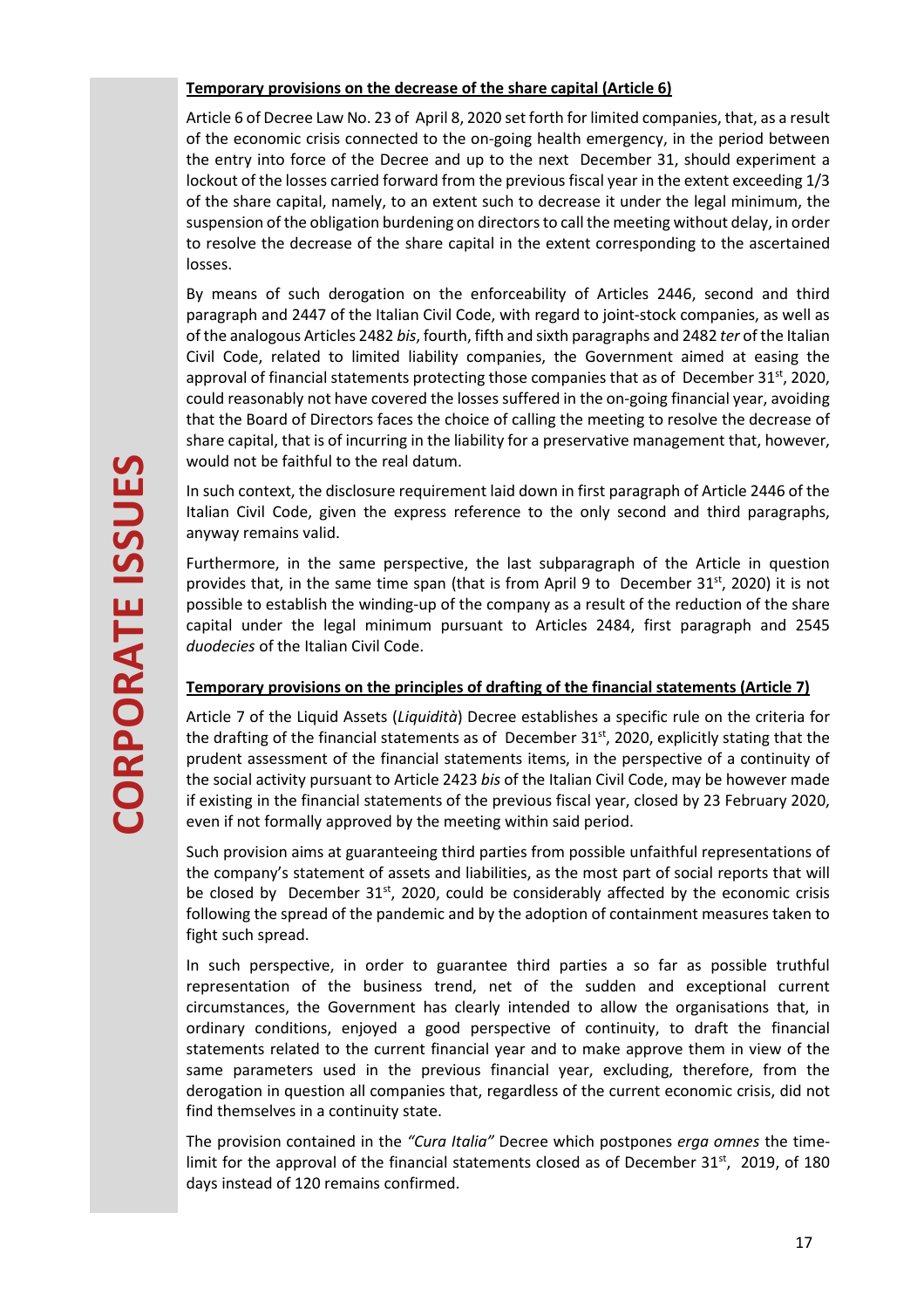#### **Temporary provisions on loans to companies (Article 8)**

It is also in the context of safeguarding the companies from the catastrophic effects of the economic crisis and together with other financial solutions enforced by the Government, the following Article 8 of the Liquid Assets (*Liquidità*) Decree introduces a derogation indicated at Articles 2467 and 2497 *sexies* of the Italian Civil Code, establishing a derogation to the rule of the postponement of such entities in the restitution of loans compared to other company's creditors for the loans to companies provided by partners or by the "holding companies" in the period between the entry into force of the Decree (for example April 9, 2020) and up to December  $31^{st}$ , 2020.

The rule in question aims at encouraging the loans of the partners and of the parent companies to companies that could have the necessity (which still remains existing) to find funds in order to carry on the business and nevertheless the loan should be provided in a condition of excessive debt compared to the company's equity that is in a financial situation that would make reasonably to provide to a capital injection.